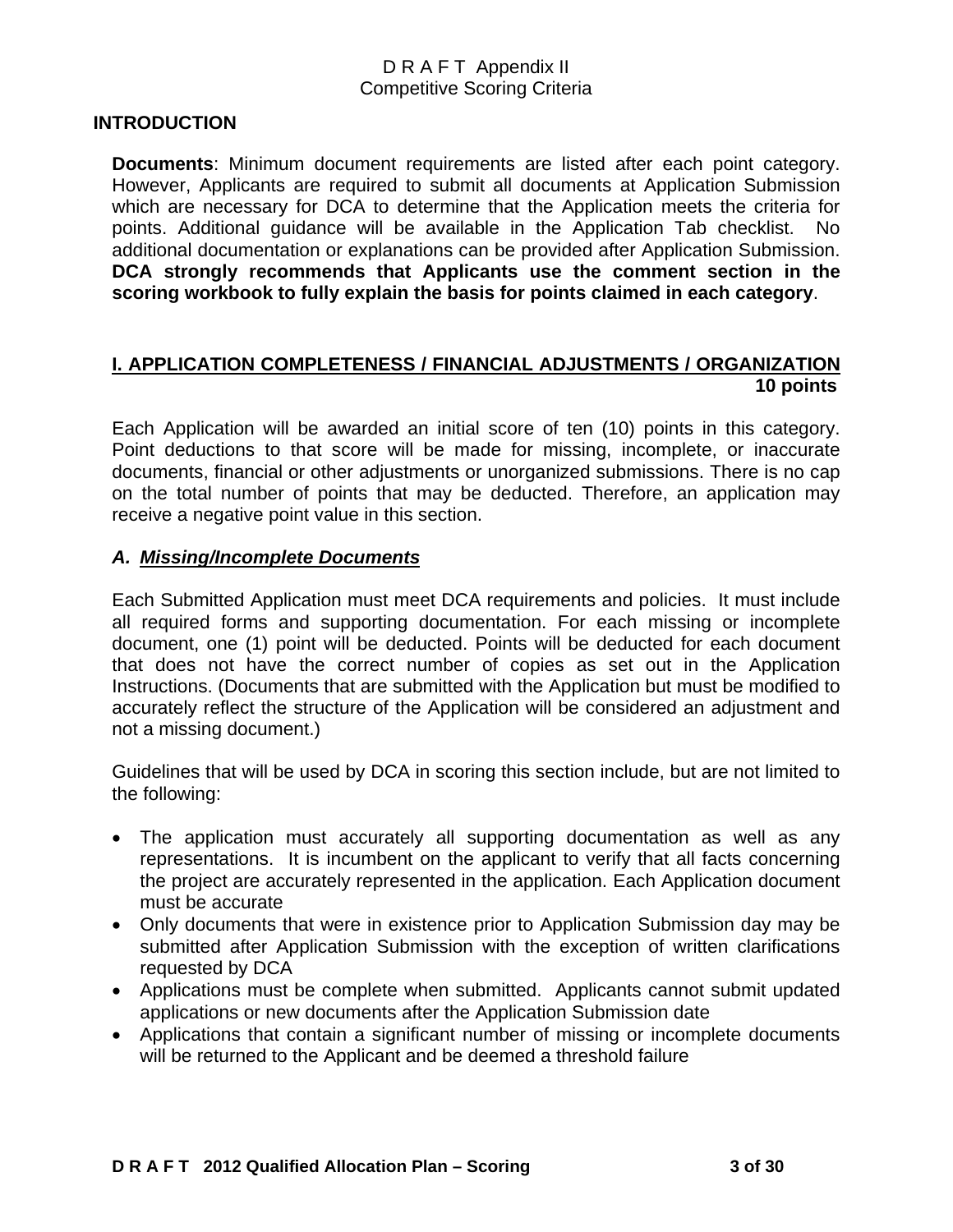## *B. Financial and Other Adjustments*

DCA may make financial and other adjustments to the Application and/or supporting documentation if the Application:

- Does not meet DCA requirements and policies
- Is inaccurate
- Does not reflect the project as structured in the Application
- Does not utilize realistic and reasonable development and operating cost assumptions

Points will be deducted for financial adjustments and revisions as follows:

1-3 adjustments and/or revisions will result in a one (1) point deduction. An additional point will be deducted for each adjustment after the first three.

Guidelines that will be used by DCA in scoring this section include, but are not limited to the following:

- DCA may make minor adjustments to a Core Application to ensure consistency with supporting documents.
- Total development cost may be increased or decreased during DCA's review if it is determined that line items are not reasonable or are not accurately reflected in supporting documents.
- Development costs may not be increased by the Applicant during DCA's review.
- Minor adjustments in the pro forma made by DCA which result in increases in line items may be allowed, but only developer fee may be utilized to cover increases in line item development costs.
- Credits may be adjusted downward for each adjustment.
- Credits will not be increased above the amount requested in the Application.
- Applicants may not request that one line item be reduced in order to increase or add another line item during the threshold clarification period.

Revisions that will not be allowed include, but are not limited to:

- Unit count and bedroom type
- Rent structure (rents may be adjusted upward or downward but the number of 50/60/market units may not be adjusted). If rents are adjusted upward, the relevant debt coverage ratio and feasibility analysis must meet DCA's requirements
- New financing sources cannot be added (with the exception of DDF to fund any financing gap)\*

 \*Minor clarification of submitted financing sources may be allowed but will be considered an adjustment.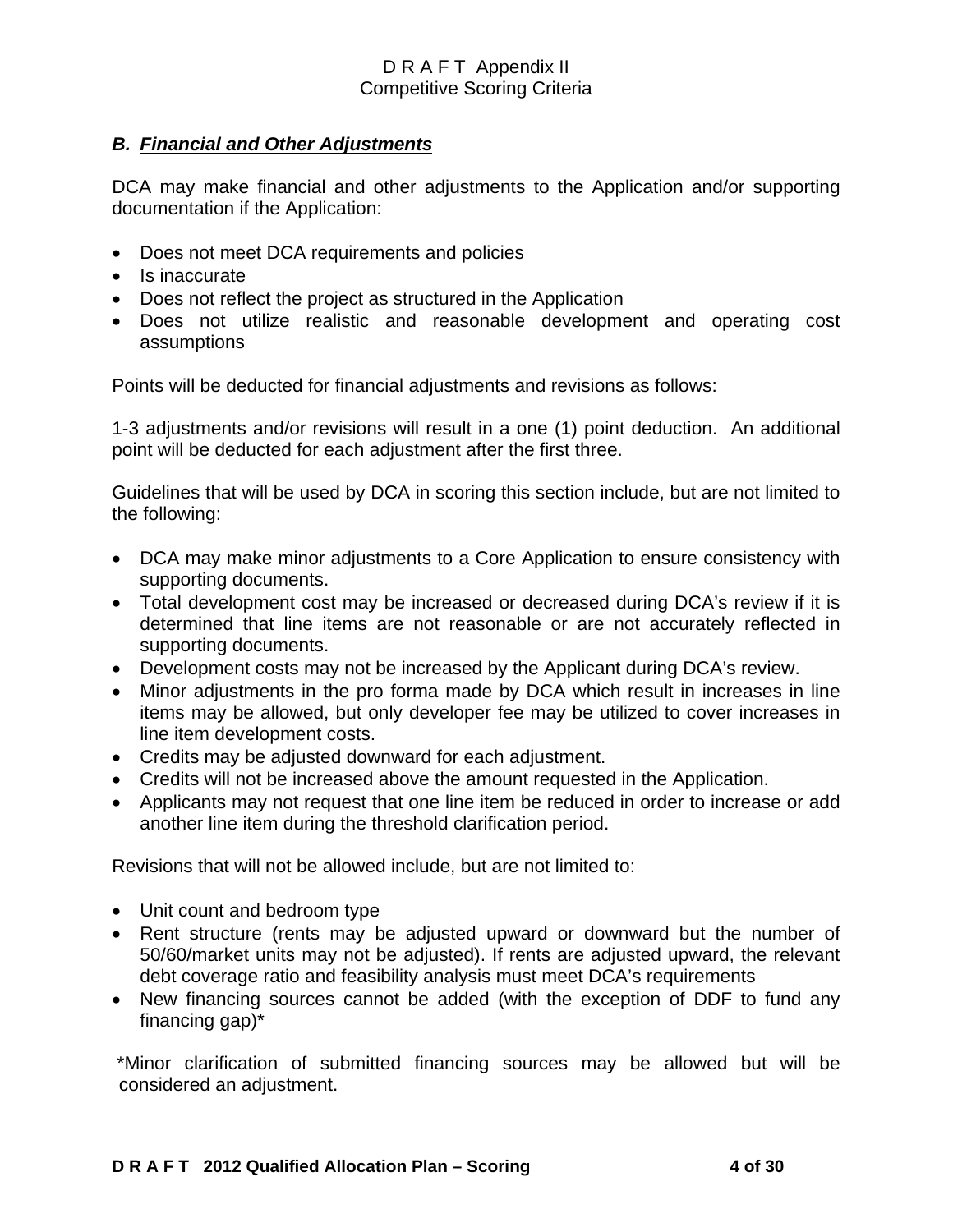Examples of financial adjustments include, but are not limited to: incorrectly calculating developer fee, additions to line item development cost, application errors that result in a change in the allowable tax credits, and/or failure to include DCA required reserves.

## *C. Organization*

Points will be deducted if the Application is not organized in the format prescribed by DCA in the QAP, Application Instructions, Tab Checklist and/or a required document is not behind the appropriate tab.

## **II. DEEPER TARGETING / RENT AND INCOME RESTRICTIONS 6 points**

**A.** Applications that agree to set gross rents and income limits for a specified number of low-income units at or below 30% of 50% AMI shall be awarded up to three points in this category. In order to qualify for these points, tenants must meet the required income restrictions for the property and the tenant portion of the rent must not exceed the 50% rent restriction.

Owners will be required to execute restrictive covenants stipulating the number of very low rent-restricted units to be rented to very-low income households for the term of the Compliance Period or the Period of Affordability (if applicable), whichever is longer.

50% rent and income restricted units are eligible for points as follows:

Equal to or greater than 15% 3 points

Percentage of deeper targeted units will be calculated based on the total residential units (common space employee units will not be included in the total residential units)**.**

#### **OR**

**B.** Applications that have an award of government-awarded project based rental assistance for a specified number of low-income units for a minimum of ten (10) years shall be awarded up to six points in this category. In order to qualify for these points,

| Equal to or greater than 15% and less than 25% | 3 points |
|------------------------------------------------|----------|
| Equal to or greater than 25% and less than 50% | 4 points |
| Equal to or greater than 50%                   | 6 points |

Percentage of deeper targeted units will be calculated based on the total residential units (common space employee units will not be included in the total residential units)**.**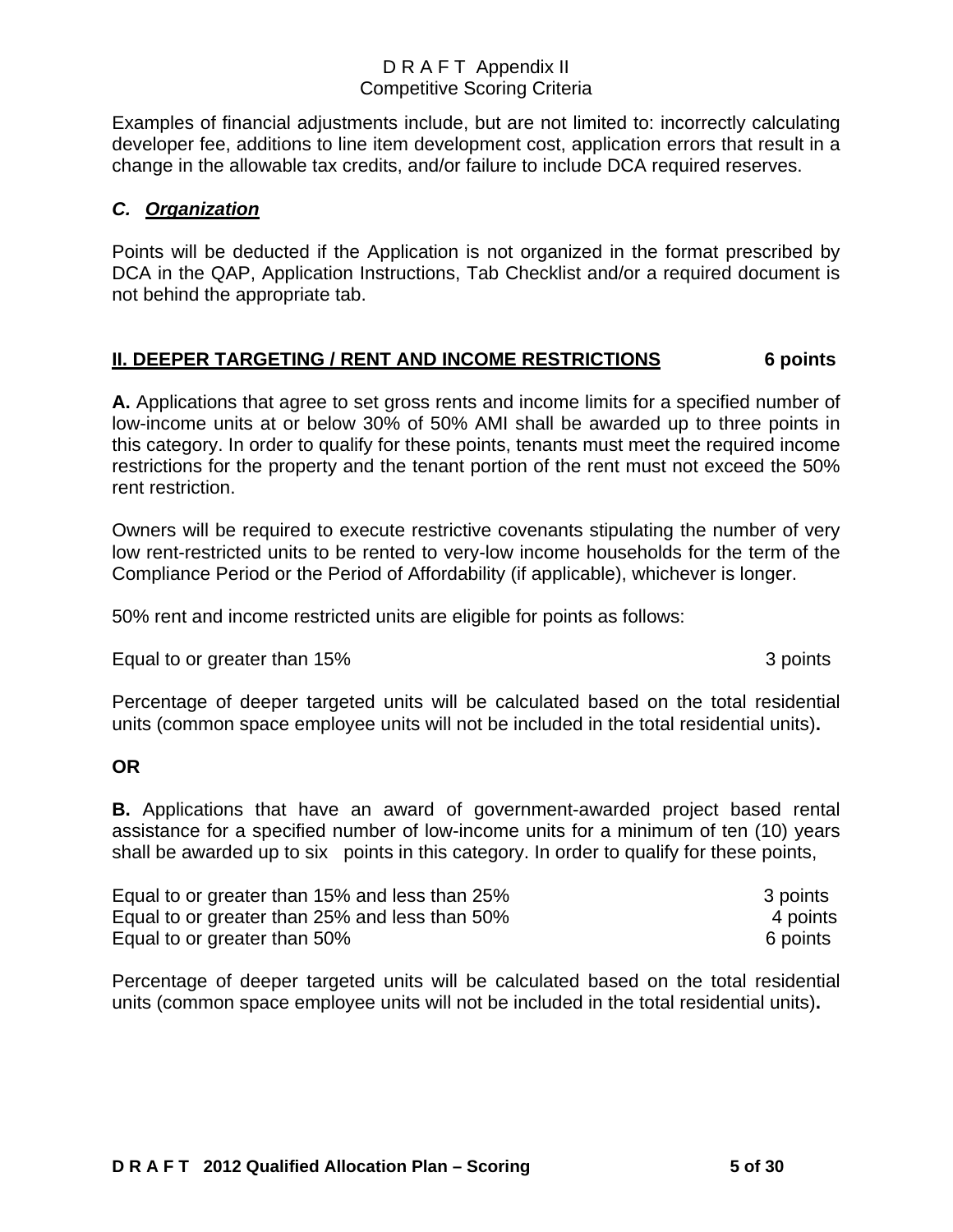## **III. DESIRABLE AND UNDESIRABLE CHARACTERISTICS 12 points maximum**

One (1) point will be awarded for each desirable activity/characteristic category that is near a proposed site. One (1) point will be deducted from the total desirable activities score for each undesirable activity/characteristic category that is near a proposed site. The total points awarded will be determined by calculating the sum of the total desirable activity points less the total undesirable activity points. A negative total in this category will be awarded zero (0) points.

For Scattered Site Projects, the perimeter of the ½ mile radius in which the noncontiguous parcels are located shall serve as the boundary of the proposed site from which the distances for determining the location of the desirable and undesirable activities shall be measured for both non-Rural and Rural sites. All desirable and undesirable activities within the perimeter of the ½ mile radius must also be noted for purposes of claiming points. Each parcel shall be reviewed individually as defined above. The applicant shall calculate the total score (to a maximum allowed points) for each non-contiguous parcel then add the total points obtained and divide by the number of non-contiguous parcels to arrive at the total points for this category. No rounding up, and only whole numbers may be claimed as points.

## *A. Desirable Activities*

In order to be eligible for desirable points, the following criteria must be met:

- Only activities and/or characteristics, which are located within a 2.0 mile walking/driving distance from the proposed site will be considered.
- Each desirable category may only be counted once.
- Each building/entity will be assigned to only one desirable category.
- Desirable activities/characteristics are eligible for points according to the following scale:

| - National big box discount store (i.e. Wal-Mart, Target and K-Mart)               | 2 pts |
|------------------------------------------------------------------------------------|-------|
| - Hospital (not outpatient centers or emergency care facilities)                   | 2 pts |
| - Traditional town square which includes an operational anchor institution (e.g.   |       |
| county courthouse, city hall) and which serves as a hub for both commercial        |       |
| activity and community events                                                      | 2 pts |
| - Grocery stores (convenience stores not eligible)                                 | 2 pts |
| - Elementary, middle, or high school                                               | 2 pts |
| - Public Park                                                                      | 1 pt  |
| - Public library                                                                   | 1 pt  |
| - Fire Station or Police Station                                                   | 1 pt  |
| - Retail/ Clothing/ Department store                                               | 1 pt  |
| - Restaurants                                                                      | 1 pt  |
| - Federally insured banking institutions (ATMs are not eligible for points in this |       |
| category)                                                                          | 1 pt  |
| - Post Office                                                                      | 1 pt  |
|                                                                                    |       |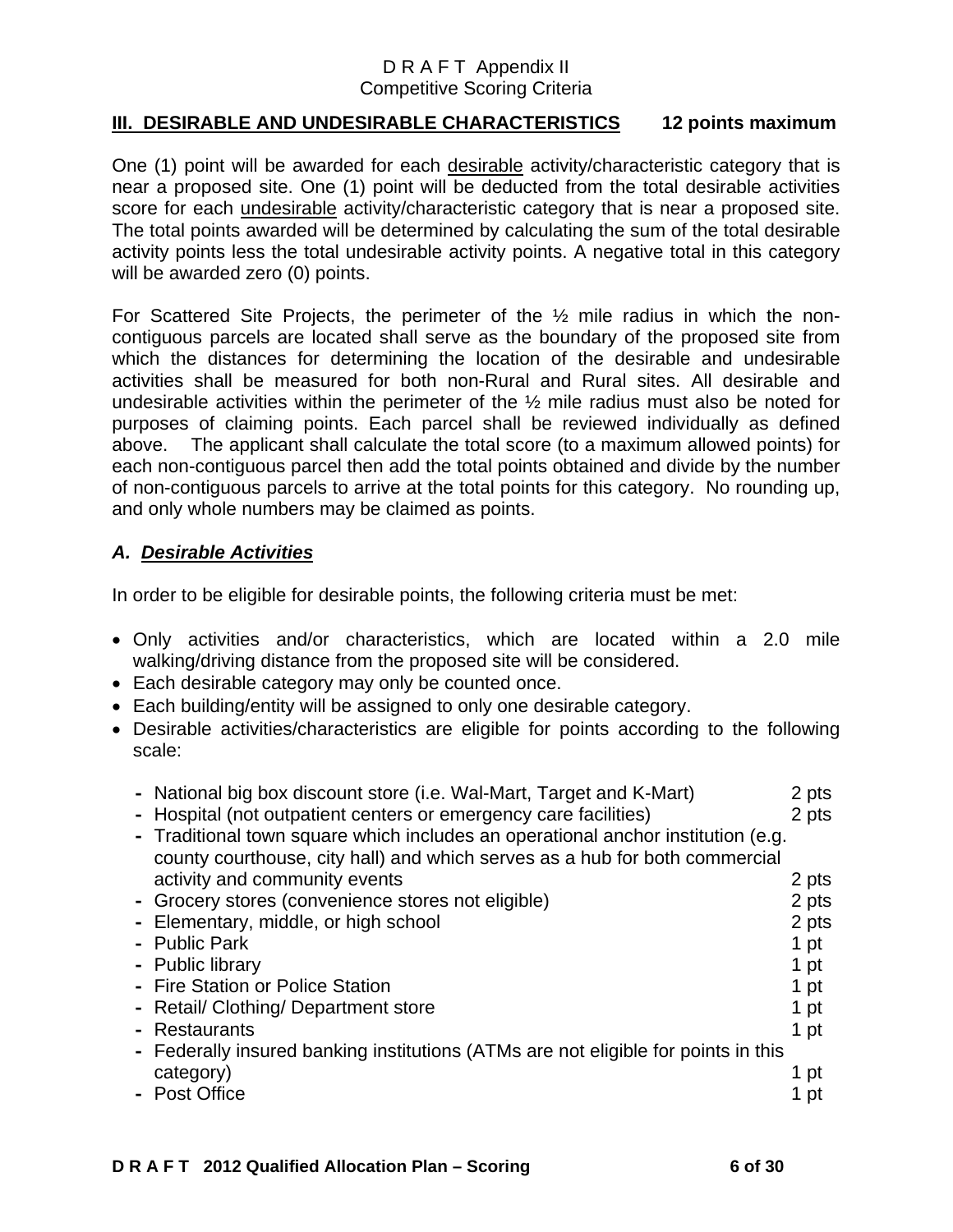| - Medical facility (i.e. clinic, physician/dental office)                | 1 pt |
|--------------------------------------------------------------------------|------|
| - Pharmacy                                                               | 1 pt |
| - Church                                                                 | 1 pt |
| - Day care services (must be licensed)                                   | 1 pt |
| - Community or Recreational Center (i.e. YMCA, Boys & Girls Club, Senior |      |
| Community or Multipurpose Facility)                                      | 1 pt |

• Desirable characteristics that are under construction may be eligible for points if the construction site is clearly active and the new structures are above ground at the time of Application Submission.

## *B. Undesirable/Inefficient Site Activities/Characteristics*

In determining whether an undesirable activity/characteristic is near a proposed site, the Application must consider any undesirable activity/characteristic that is located within the radius of one quarter (1/4) mile of the proposed site.

Undesirable/Inefficient site activities/characteristics may include but are not limited to the following:

- Developments that propose any new construction activities that place impervious surface including paving, sidewalks, or buildings within 100 feet of any floodplain, wetlands, perennial stream, or intermittent stream (in other words, State Waters that require a buffer according to GA EPD). Exception: stream crossings that that are covered under the USACE's Nationwide Permit.
- Inappropriate surrounding property uses (examples include junkyards, dumps, landfills, materials storage areas, commercial livestock operations, uses that generate odor, uses that generate excessive glare from lighting)
- Potential or existing environmental hazards such as chemical or heavy manufacturing activities, industrial development, facilities listed in Federal or State hazardous inventory databases, gas stations with a history of leaking underground storage tanks, auto repair stations and drycleaners with a history of contaminant releases
- Noise that is 70 decibels or more prior to mitigation and barrier adjustments as calculated in the Phase I Environmental Assessment
- Abandoned houses or buildings, unoccupied, unsecured buildings (abandoned will be determined by the following factors: broken windows, doors, unsecured, lack of maintenance, and/or evidence of loitering; unsecured means open or broken windows and doors)
- Deteriorated housing or buildings where extensive defects are evident from the exterior of the building and depress an area's physical appearance, diminish living conditions and/or safety of the neighborhood and decrease the marketability of the proposed sites
- Topographic, hydrogeologic, or other site characteristics that require extensive mitigation and translate to a less efficient use of resources (examples include extensive noise mitigation costs, steep grade changes that require extensive grading and/or retaining walls, extensive floodplain or wetland areas that render the existing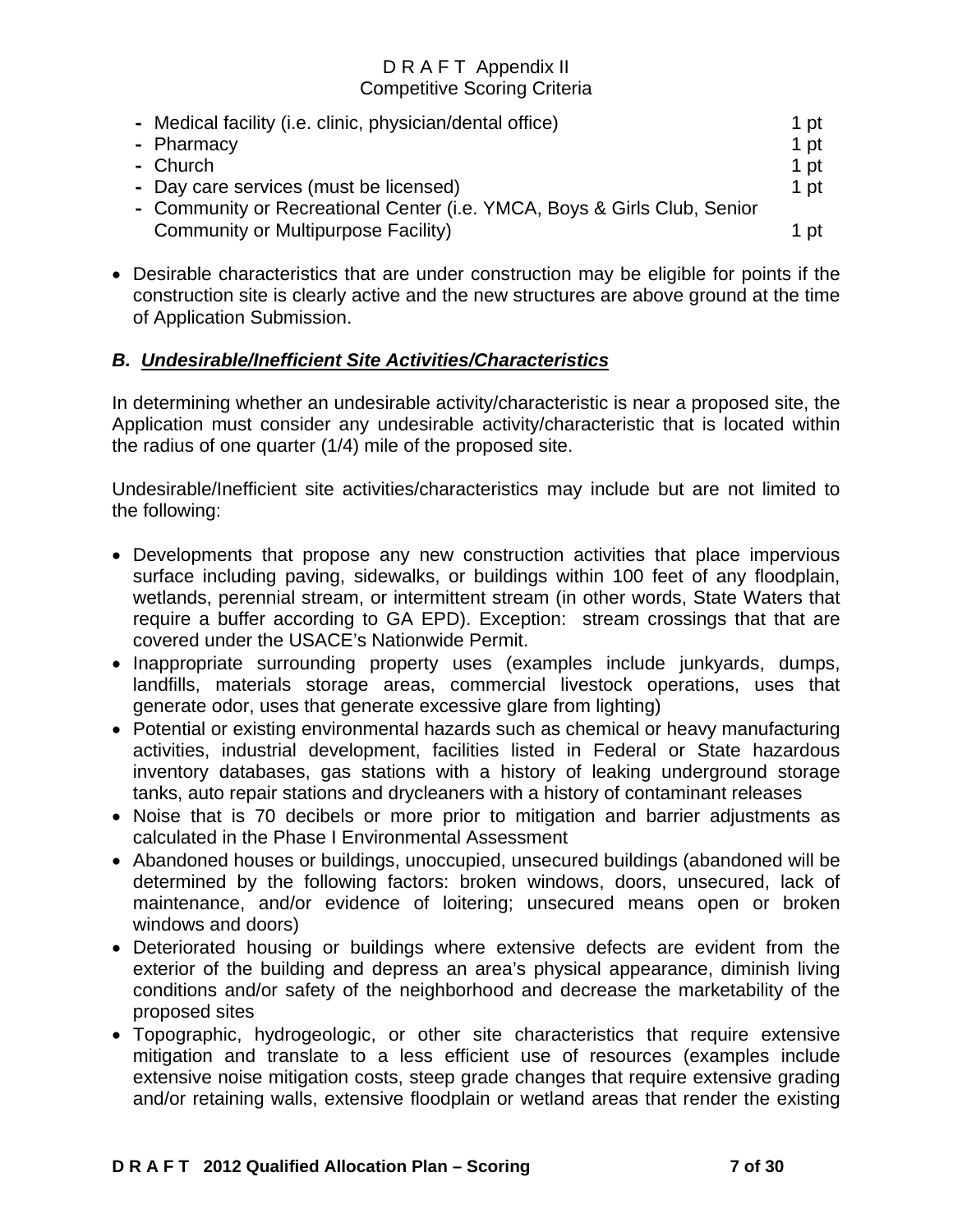soils unsuitable for required bearing capacity, inefficient use of land/excessive site acreage in relation to the number of units constructed)

• Projects located within a 1 mile radius of any existing LIHTC project (meaning subject to extended use requirements) except phased projects under the same owner

One (1) point will be deducted per activity/characteristic.

Not all activities or establishments listed will result in a point deduction depending on the proximity to the property and the impact to the resident population. This list is not all inclusive. DCA will determine in its sole and absolute discretion, whether or not the undesirable activity will impact the proposed development when completed.

## **Exceptions to Undesirable deductions:**

If the Applicant has knowledge at the time of Application that the conditions that make the property undesirable are temporary and that change or mitigation is imminent (i.e. demolition, rehabilitation, etc.), sufficient evidence of the change must be submitted in the Application.

DCA will consider mitigation to be performed by a third party that will remove the undesirable condition imminent if it scheduled to occur prior to September 1, 2012. Applicants will need to supplement their application by providing evidence to DCA that the condition has been mitigated by September 1, 2012 (Applicants will not be notified that this documentation should be submitted prior to the deadline).

If the mitigation will be completed by the Applicant as opposed to a third party, the condition must be mitigated by the placed in service date for the project. Applicants will need to provide clear documentation that they have the site control and resources to complete the mitigation.

## **Documentation:**

- Desirable/Undesirable Form
- A site map indicating the specific locations of each desirable and undesirable activity/ characteristics. The map must contain a key stating the type of activities/characteristics identified and their addresses and must include the following:
	- − location of site including an indication of major access roads
	- − indication of distances in 1/4 mile increments
	- − indication of any major industrial or commercial development, and
	- − all desirable and undesirable activities/characteristics
- Photographs of the desirable and undesirable activities/characteristics. All photographs are to be either color originals or color copies. Black and white photographs are not acceptable.
- Documentation from the owner of the site on which the undesirable condition exists or from a third party government source documenting how such change will occur and the time frame.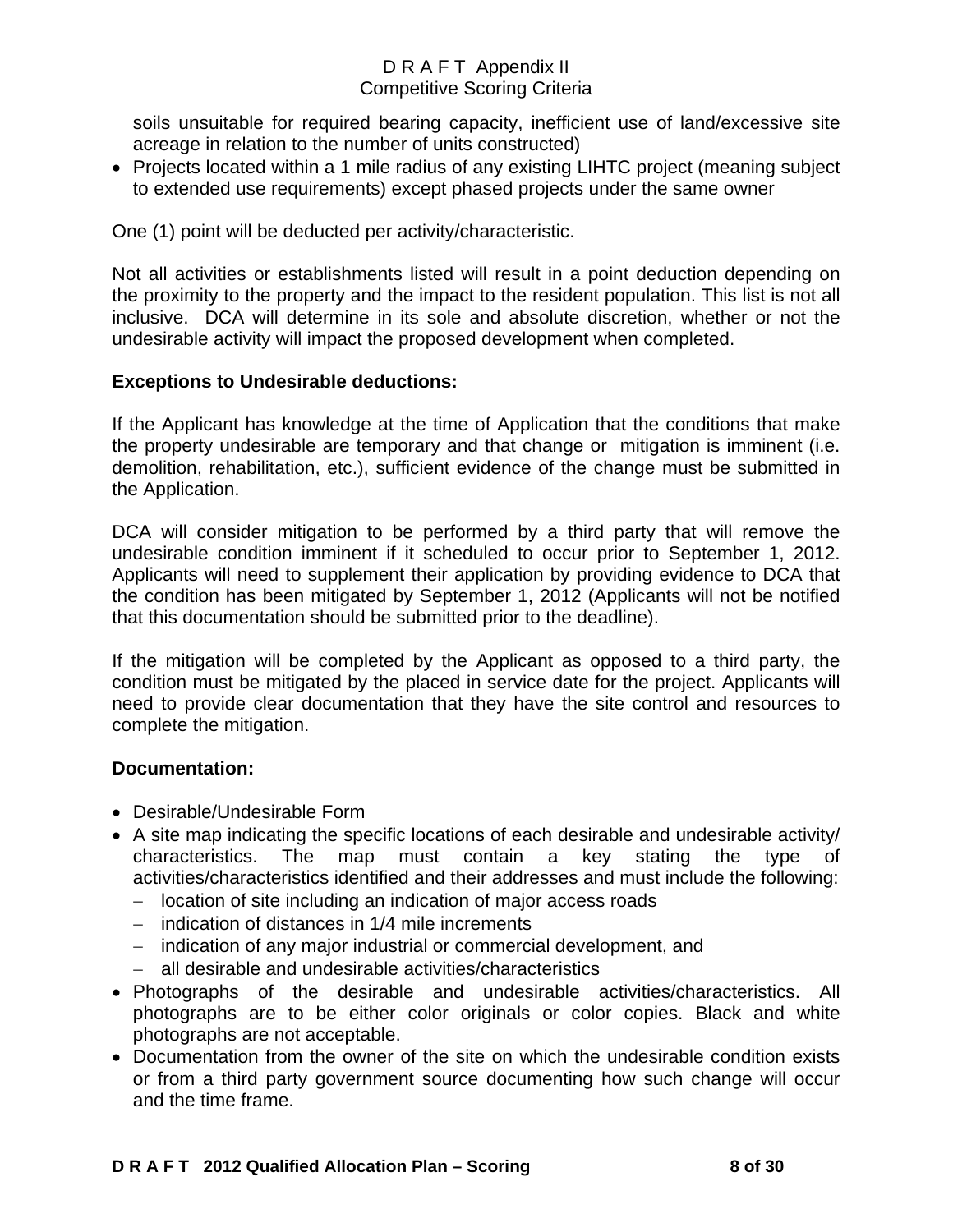• Documentation that evidences the desirable activity/characteristic that will be located in sites under construction.

#### **IV. COMMUNITY TRANSPORTATION OPTIONS****3 points**

Three (3) points will be awarded to applications that propose a site adjacent to an established public transportation stop along paved roads, sidewalks, established pedestrian walkways or bike trails. The stop must rest along a transit line that follows a fixed route and daily schedule. DCA will define adjacent for this purpose as within 300 feet of the site's main entrance.

#### OR

Two (2) points will be awarded to applications that propose a site within standard walking distance (1/4 mile or less) to an established public transportation stop along paved roads, sidewalks, established pedestrian walkways or bike trails. The stop must rest along a transit line that follows a fixed route and daily schedule.

#### OR

One (1) point will be awarded to applications that propose a site in close proximity (1/2 mile or less) to an established public transportation stop along paved roads, sidewalks, established pedestrian walkways or bike trails. The stop must rest along a transit line that follows a fixed route and daily schedule.

## **Documentation:**

- Map showing the location of the transit stop in relation to the proposed development site
- Documentation from transit authority showing relevant bus route and schedule

For Scattered Site Projects, each non-contiguous parcel must meet the above criteria

## **V. ADAPTIVE REUSE** 1 **point**

One (1) point will be awarded if the proposed development is an adaptive reuse of an entire existing building and constitutes a significant part of the development as a whole. Adaptive reuse is defined as the change in use of a major building for residential use or as a community building. The reuse of only a part of a building (slabs, sheds, gazebos, trailers/mobile homes, pavilions, pump houses, barns, garages or single-family homes) are not eligible for these points. For rehabilitation projects, the reuse of buildings that are already part of the existing multifamily development are not eligible for these points.

## **Documentation:**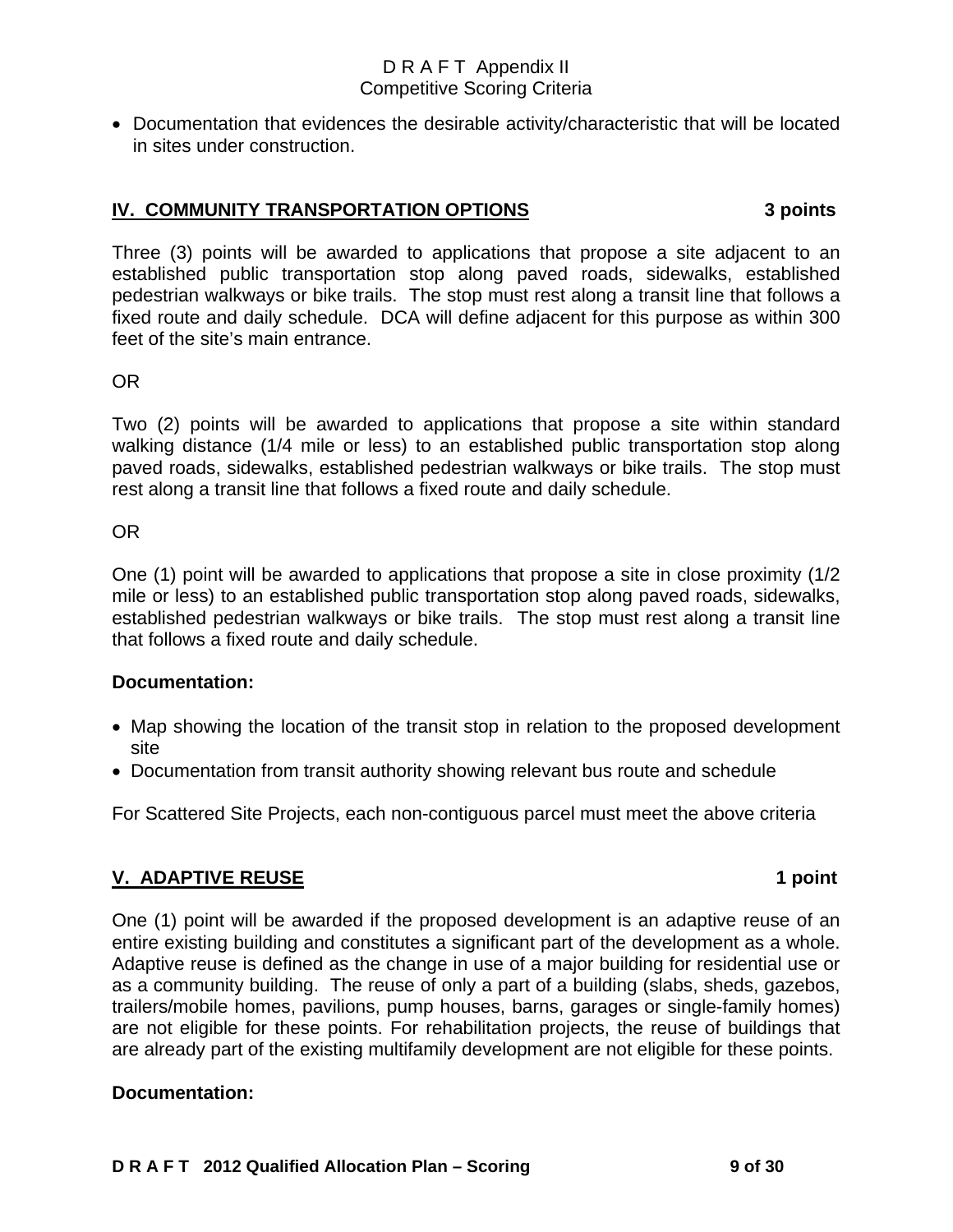- Documentation on the previous use of the building
- Photographs of the building to be reused
- Documentation of whether or not the building is occupied
- Narrative of how building will be reused

## **VI. BROWNFIELD 2 points**

Two (2) points will be awarded if the proposed development is the redevelopment of a Brownfield site. The definition of a Brownfield site is one where the EPA, Georgia EPD or other environmental regulatory agency has defined the site as a Brownfield site and has determined the applicable guidelines for the cleanup required for residential uses.

#### **Documentation:**

- Evidence of designation as a Brownfield site
- An opinion letter from either an attorney or a PE that the property appears to meet the requirements for issuance of an EPD Letter of No Further Action or 'limitation of liability' that does not contain conditional language
- Proposed scope of work for cleanup of a site (where applicable)
- Detailed budget for clean up (where applicable)
- Time line for clean up must also be submitted (where applicable)

(DCA will require a copy of the Letter of No Further Action prior to issuance of 8609s.)

## VII. SUSTAINABLE DEVELOPMENTS Maximum 3 Points

#### Certification of the project's compliance with a sustainable program that is utilized to claim points must be submitted at either the LIHTC final certification or HOME Loan final construction draw, whichever comes last. Failure to demonstrate a good faith effort to complete the certification may result in a finding of non-compliance and limited participation in further rounds. DCA will review proposed scoring sheets to determine that the Applicant has made a good faith effort to obtain the certification.

## *A. Sustainable Communities Certification* **3 Points**

Three (3) points will be awarded to projects that seek certification in:

- **1.** *EarthCraft Communities* program through Southface Energy Institute and the Greater Atlanta Home Builder's Association, *with the following stipulations*:
	- a. Site Analysis Packet as defined in EarthCraft Communities Guidebook is submitted and reviewed by both DCA and EarthCraft Communities administrators at Pre-application.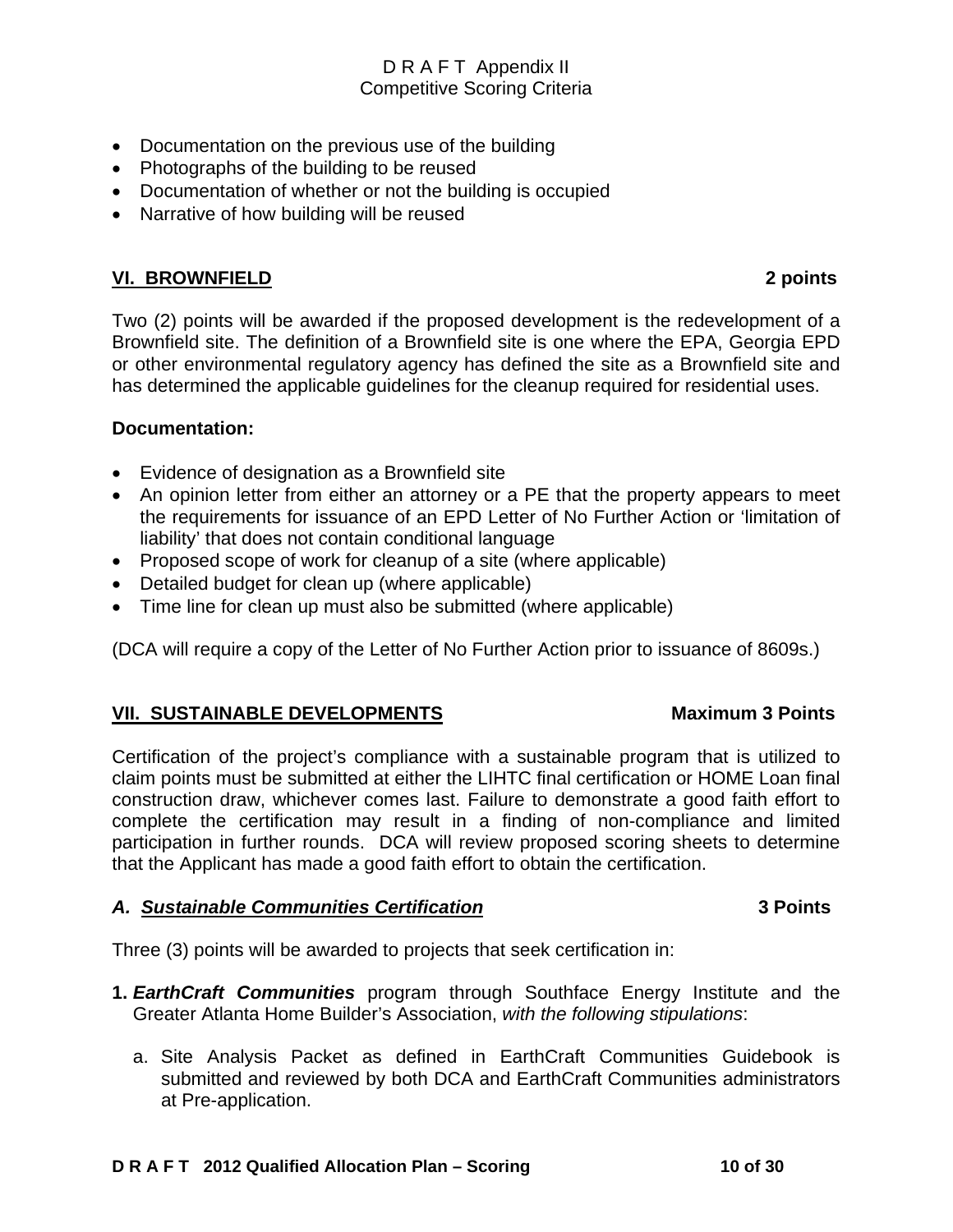- b. Project may **not** seek to points for certification in the following categories unless it is clearly demonstrated in the application that the majority of the financing for these technologies is from other sources:
	- District heating/cooling
	- Renewable electric generation
	- Alternative thermal production

## **Documentation:**

- Copy of an executed EarthCraft Communities Memorandum of Participation for the development where the project is located.
- If Memorandum of Participation is not signed by the Applicant, then the Applicant must provide a narrative as to how the Memorandum is applicable to the project.
- Draft scoring worksheet for the development that includes the minimum score under the program to qualify for the designation and includes the comments from the EarthCraft design review.
- Site Analysis Packet (Pre-application)

## **OR**

## **2.** *Leadership in Energy and Environmental Design for Neighborhood Development (LEED-ND), with the following stipulations*:

- a. Feasibility study prepared by a LEED AP ND that evaluates the feasibility of the proposed project meeting LEED ND criteria is submitted and reviewed by DCA at Pre-Application.
- b. Project may **not** seek to points for certification in the following categories unless it is clearly demonstrated in the application that the majority of financing for these technologies is from other sources:
	- On site Renewable Energy Sources
	- District Heating and Cooling

## **Documentation:**

- Draft scoring worksheet for the development that includes the minimum score under the program to qualify for the designation and master site plan for the development.
- Documentation of the project's registration in the LEED database
- Feasibility study prepared by a LEED AP ND that evaluates the feasibility of the proposed project meeting LEED ND criteria (Pre-application)

DCA reserves the right to deny points for the following:

• Projects that seek EarthCraft Communities or LEED ND designations through the projection of points in categories that require an excessive amount of DCA resources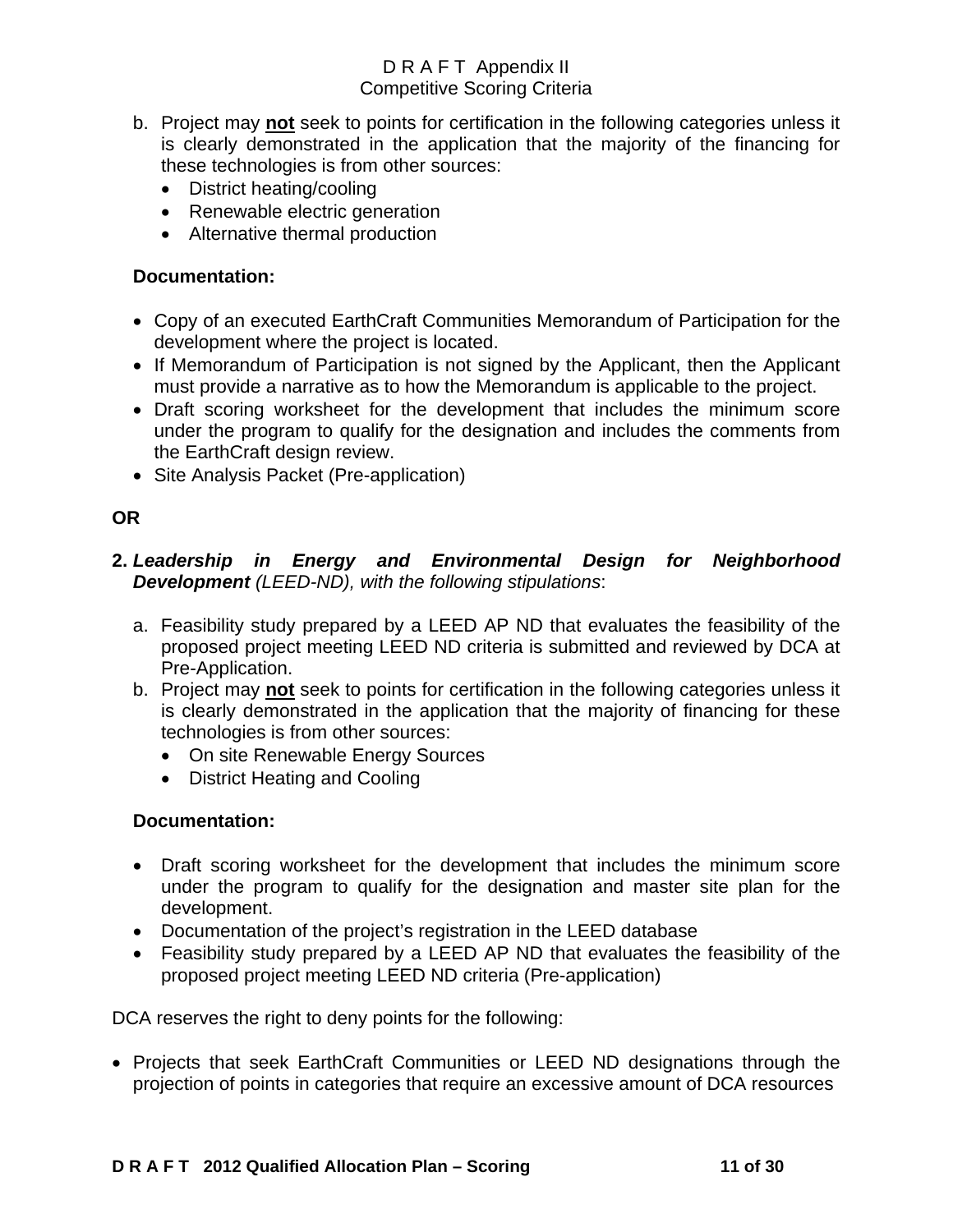- Projects that materially change the project concept between Pre-application and Application submission.
- Failure to accurately complete the draft scoring worksheet

Developments certified under these programs successfully protect and enhance the overall health, natural environment, and quality of life of communities. The program rating systems integrate the principles of smart growth, new urbanism, and green building into a standard for neighborhood design. The programs provide independent, third-party verification that a development's location and design meet accepted high standards for environmentally responsible, sustainable development.

## **OR**

## *B. Sustainable Building Certification* **2 Points**

Two (2) points will be awarded to projects that commit to obtaining a sustainable building certification from one of the following entities.

- Southface Energy Institute's and Greater Atlanta Home Builder's Association's Earth Craft House multifamily (or single family or renovation) certification program.
- Enterprise Foundation's Green Communities certification program (following Enterprise Green Communities protocol under the guidance of a Enterprise Qualified TA provider)
- US Green Building Council's LEED for Homes certification program which includes single family detached and multi-family low and mid-rise structures.

Regardless of program requirements, all projects must meet threshold requirements for Building Sustainability and engage in tenant and building manager education in compliance with the point requirements of the respective programs.

## **Documentation:**

- Draft scoring sheet for the development that includes the minimum score under the program to qualify for the designation.
- Certificate of Participation in Southface's green building for affordable housing training course completed by a direct employee of the project owner dated 2011 or 2012. DCA may request an explanation of the participant's relationship to the owner.

## **VIII. STABLE COMMUNITIES /Redevelopment/Revitalization 6 points maximum**

DCA promotes developments located in strong and stable communities that have a need for affordable housing and in areas which demonstrate the capacity for community redevelopment, economic growth and revitalization. Applicants may choose points in either Category A or Category B.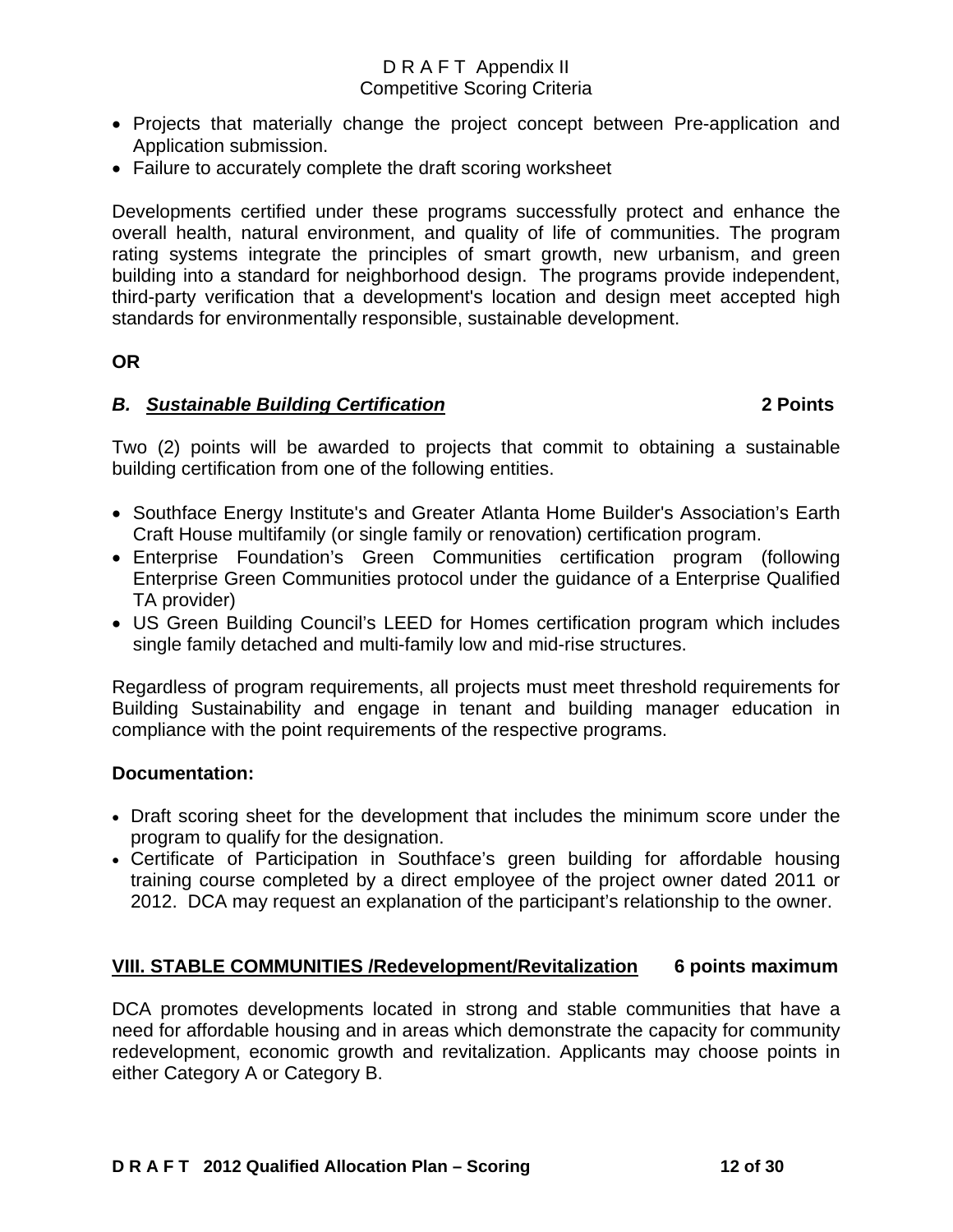## **A.** *Stable Communities* **4 points**

Four (4) points will be awarded to projects that are located in a census tract that meets the following demographics according to the most recent FFIEC Census Report (**http://www.ffiec.gov/census/**).

- Less than 10% below Poverty level (see Income)
- Designated Middle or Upper Income level (see Demographics)
- Market study must demonstrate need for affordable housing

# **OR**

Two (2) points will be awarded to projects that are located in a census tract that meets the following demographics according to the most recent FFIEC Census Report (www.ffiec.gov/WebCensus/).

- Less than 20% below Poverty level (see Income)
- Designated Middle or Upper Income level (see Demographics)
- Market study must demonstrate need for affordable housing

# **Documentation:**

Each page of FFIEC census demonstrating project meets requirements

## **B.** *High Opportunity* **2 points**

Two (2) points will be awarded to Family projects that are located in an elementary school attendance zone with a high-performance school as of the application deadline date, as defined by the *Georgia Education Scoreboard* released by the Governor's Office of Student Achievement. DCA defines a high-performance school as one in which each grade level meets or exceeds the average state achievement level. An elementary school attendance zone does not include magnet schools or elementary schools with district-wide possibility of enrollment, unless that district has only one elementary school.

See: (**http://www.gaosa.org/**)

## **Documentation:**

Elementary School name, local school district contact information and copy of the elementary school's most recent *Georgia Education Scoreboard* results

**OR** 

# **C.** *Community Redevelopment /Revitalization Plans and Strategies*

## **1.** *HOPE VI or Choice Neighborhoods Initiatives* **6 points**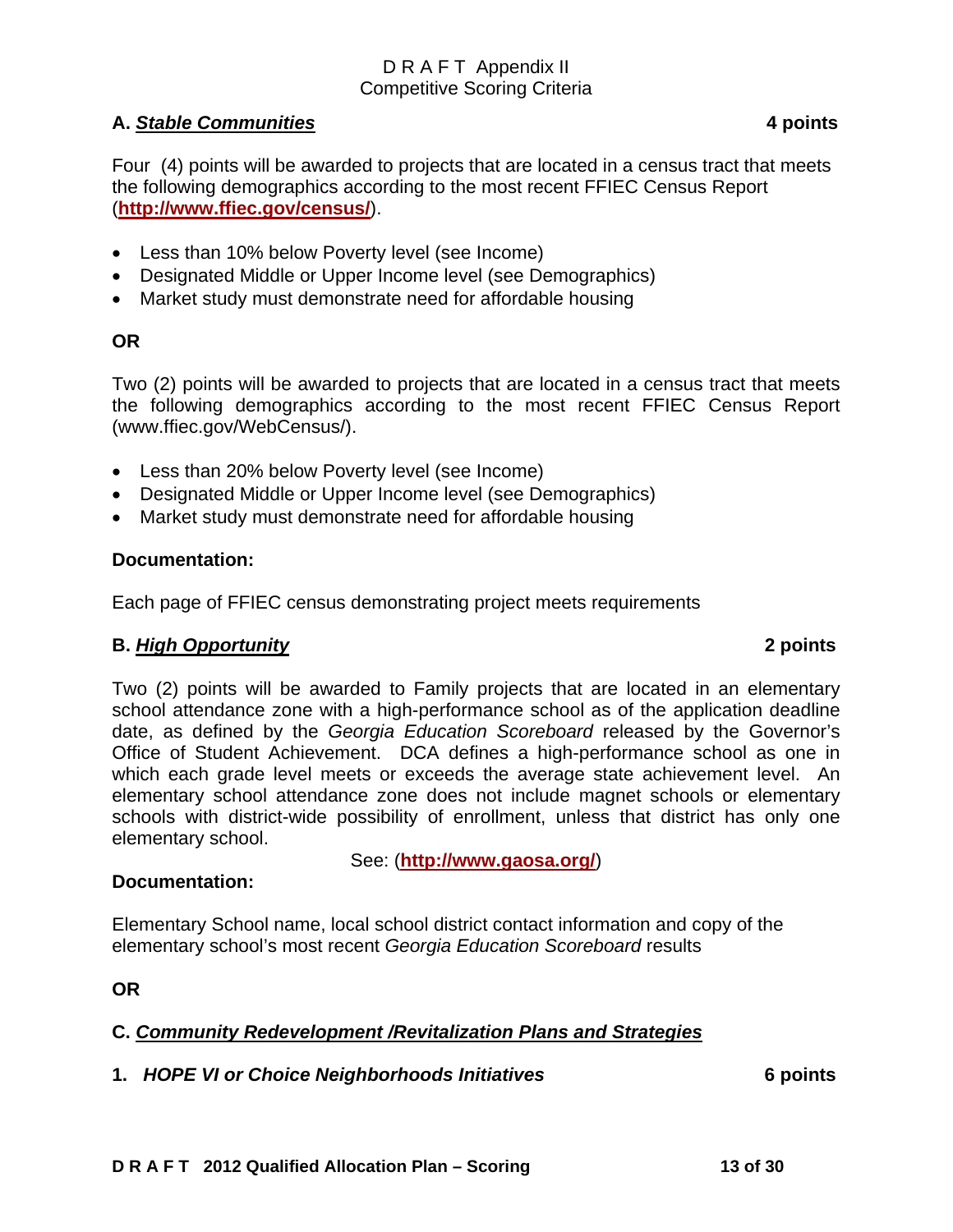Six (6) points will be awarded if the proposed project is a phase or component of a PHA-sponsored Community Building Initiative which is part of a PHA-sponsored HOPE VI/Choice Neighborhoods revitalization initiative. The Initiative must:

- Provide affordable units for an extended period of 30 years or more;
- Be part of a mixed income phased community with a significant market component;
- Facilitate the deconcentration of poverty; and
- Provide for community improvements or amenities, which may include but are not limited to new or improved public infrastructure, green-space, improved transportation, quality of life enhancements, or other improvements benefiting the community

## **Documentation:**

- A copy of the HOPE VI or Choice Neighborhoods Revitalization Grant Assistance Award (form HUD-1044) which identifies the PHA receiving the HOPE VI or Choice Neighborhood grant and the amount of the grant, and additional documentation reflecting the time limits for use of the HOPE VI or Choice Neighborhoods funds;
- A letter from the Executive Director of the identified PHA certifying that:
	- − the development proposed in the Initial Application is identified in the PHA's HUD approved HOPE VI or Choice Neighborhoods application or Revitalization Plan;
	- − the housing units are an essential element of that Plan; and
	- − the Tax Credits for the development proposed in the Initial Application are an essential component of the financing plan for the PHA's HOPE VI or Choice Neighborhoods Program
- A copy of the HUD approved Revitalization Plan.

## **OR**

## **2.** *Statutory Redevelopment Plans* **2 points**

Two (2) points will be awarded to a project that is located within an area that has a Redevelopment Plan that has been adopted and formulated by the local Government under O.C.G.A. §36-44 et. seq. or O.C.G.A. §36-61 et. seq. and that clearly targets the specific neighborhood in which the project is located. In order to receive these points, the documentation must conclusively prove that the Plan is current, ongoing and directly affects the site of the proposed project.

## **Documentation:**

- Copy of the Plan
- Website address where information regarding the plan can be located
- Copy of Resolution(s) adopting the Plan according to requirements of statute
- Documentation of Public Hearing and Publication as required by statute
- Documentation that Plan is current, ongoing and directly affects the site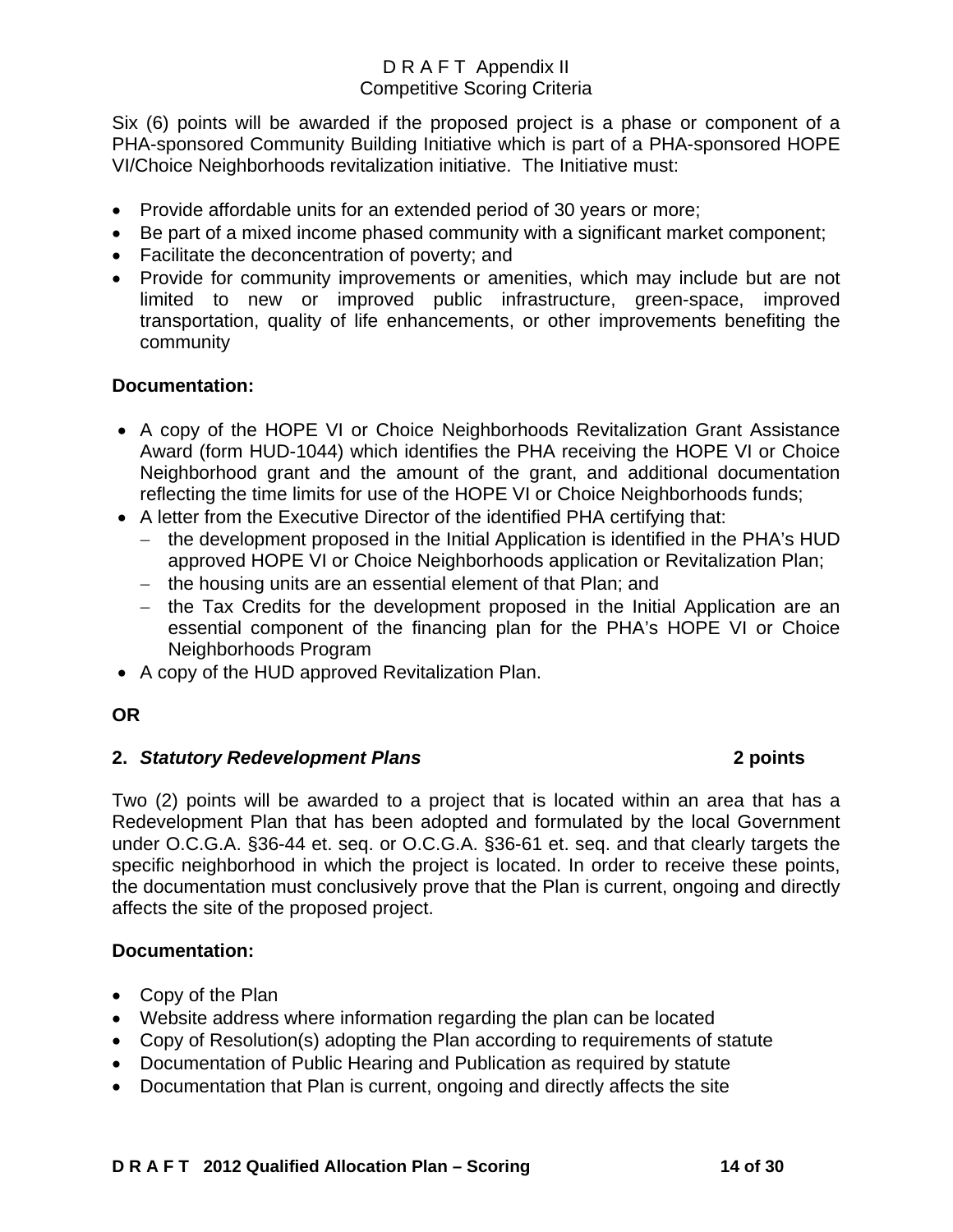## **OR**

#### **3.** *Redevelopment Zones* **1 point**

One (1) point will be awarded if the proposed development site is located in a QCT/DDA or State Enterprise Zone.

#### **Documentation:**

- Copy of Resolution adopting the state enterprise zone
- Documentation evidencing that the proposed site is located in a QCT/DDA

## **OR**

## **4***. Local Redevelopment Plans* **1 point**

One (1) point will be awarded if there is an adopted redevelopment plan/community revitalization plan adopted and formulated by the Local Government that clearly targets the specific neighborhood in which the project is located. The Plan must have been adopted on or before January 1, 2012. (For the purposes of this category, in Rural counties a neighborhood may be as large as one county.) In order to receive these points, the documentation must conclusively prove that the Plan is current, ongoing and directly affects the site of the proposed project.

The Community Redevelopment/Revitalization Plan must include the following:

- a discussion of potential sources of funding for the plan;
- a clearly delineated target area that includes the proposed project site;
- detailed policy goals (one of which must be the rehabilitation or production of affordable rental housing);
- Implementation measures along with specific time frames for the achievement of such policies and housing activities. The timeframes and implementation measures must be current and ongoing;
- the proposed development project must support at least one of the goals of the redevelopment or revitalization plan; and
- an assessment of the existing physical structures and infrastructure of the community

The following plans are not eligible for points:

- Plans formulated by the Owner of the project and submitted to a local government for approval;
- Short-term work plans;
- Comprehensive plans, consolidated plans, municipal zoning plans or land use plans; and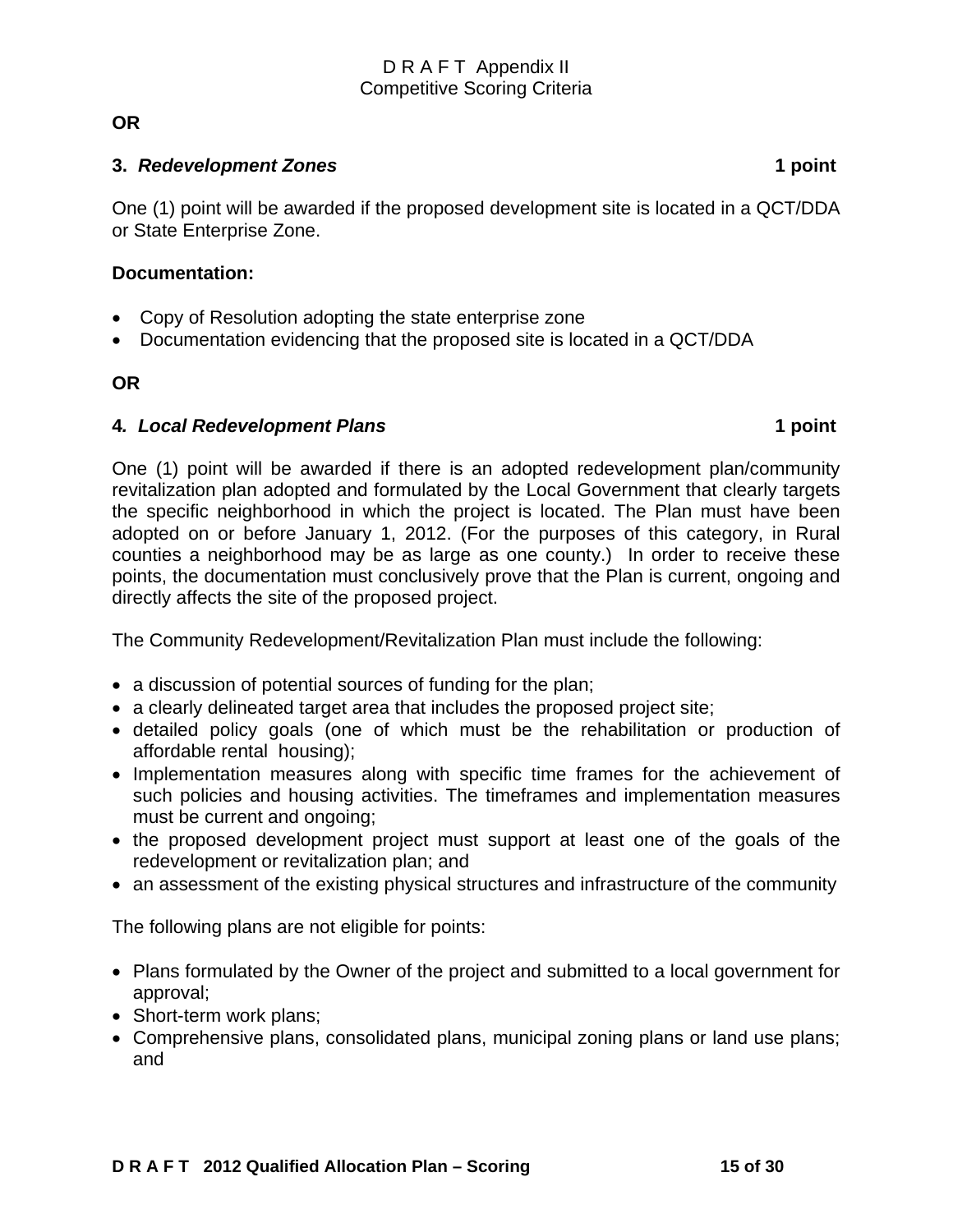• Plans that are outdated and do not reflect the current neighborhood conditions (Plans that are more than four years old will be presumed outdated unless documentation regarding the continued viability of the plan is submitted with the Application.)

## **Documentation:**

- The DCA Neighborhood Redevelopment Certification Form
- Documentation of the process the government used for developing and adopting the plan
- Details regarding community input and public hearings held prior to the adoption of the plan must be included in the Application
- A copy of the entire plan must be included in the Application.
- Evidence of adoption
- Map of area targeted by plan identifying location of project

## **OR**

## **5.** *Community Oriented Developments* **6 points**

Six (6) Points will be awarded if the proposed project is part of a Local Government's holistic "place based" strategic initiative for rebuilding a severely stressed neighborhood which has been designated as a high priority by the local government. While the Local Government is not required to be part of the Project Team, it must clearly be actively engaged in selection of the Project Team and in formulation of the strategy for the community and the project. The project concept must clearly show the following:

- Potential is high for collaborative community building.
- Community strategy includes local government requirements for greenspace
- Local Government engagement and contribution towards redevelopment of the high priority area.
- Incorporation of planning objectives set out in Transit Oriented Developments, Sustainable Communities or Livable Community Initiatives.

# **IX. PHASED DEVELOPMENTS / PREVIOUS PROJECTS**

## *A. Phased Developments* **1 point**

Three (3) points will be awarded if a new construction project is part of a multi-phase public housing redevelopment in which one or more phases received an allocation of 9% tax credits within the past 3 funding rounds and at least one phase has commenced construction per that allocation. Documentation of the Master plan, site control and total project concept must be submitted in the application. Projects that DCA determines are adjacent (as opposed to being Phased Developments) are not eligible for points. DCA will look to the underlying project concept to determine whether the community was originally designed as one development with different phases. Only one phase of a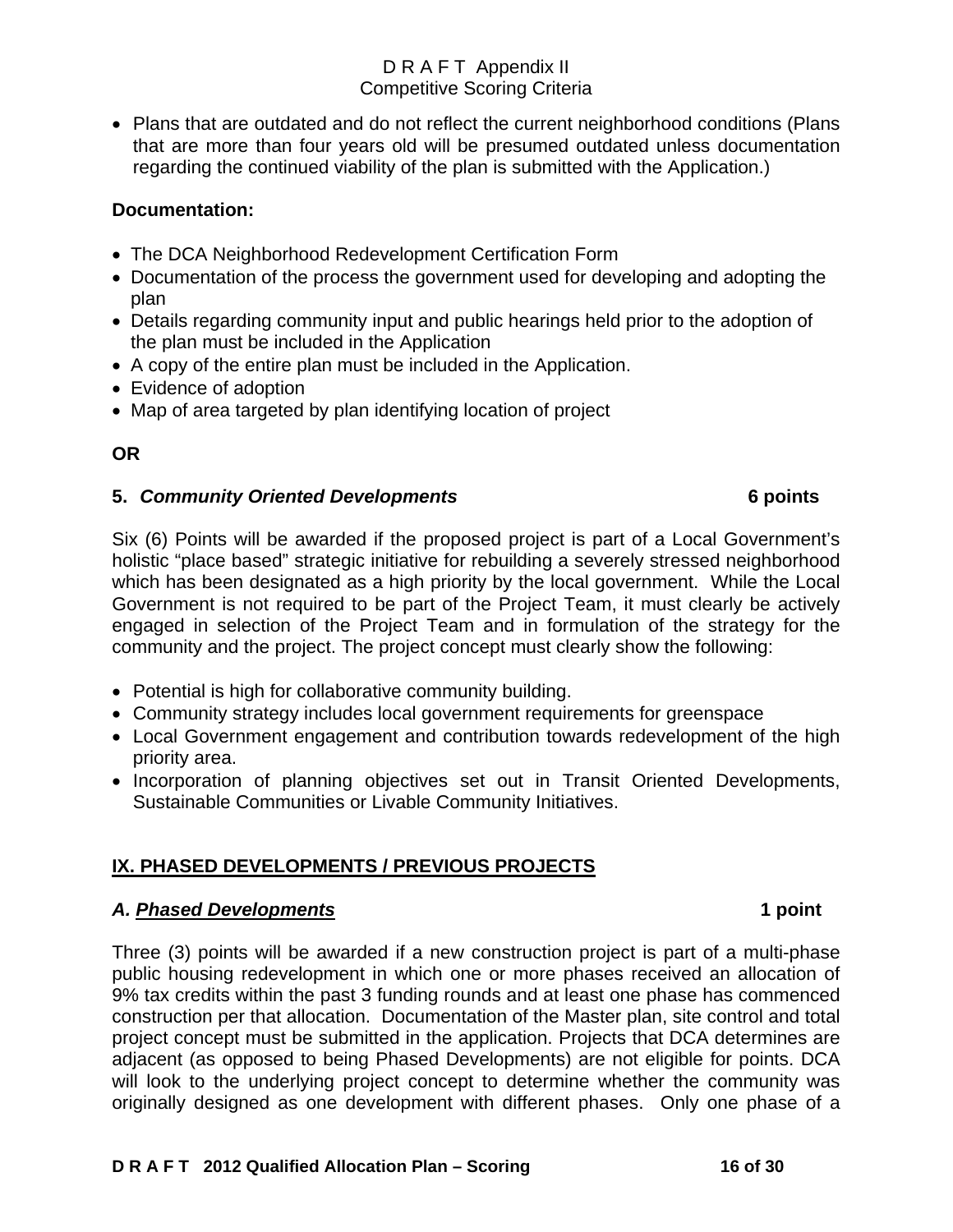project can receive points during a funding round. In determining whether a project is a phased development, DCA will require that site control over the total site be in place for the entire site when the initial phase is closed.

## **OR**

# *B. Previous Projects* **3 points**

Three (3) points will be awarded if the proposed development site is within the boundaries of a Local Government in which a 9% Credit, 4% Credit and/or HOME project has not been awarded within the last five (5) DCA funding cycles.

# **OR**

Two (2) points will be awarded if the proposed development site is within the boundaries of a Local Government in which a 9% Credit, 4% Credit and/or HOME project has not been awarded within the last four (4) DCA funding cycles

For Scattered Site Projects, each non-contiguous parcel may be considered for points in this category. However, the Application will be awarded a maximum of three (3) points in this category.

# **X. MARKET 2 points**

Each Application will be awarded an initial score of 2 (two) points in this category. Point deductions to that score will be made if DCA determines that one or more of the following conditions may negatively affect the ability of the project to meet the DCA market requirements.

- DCA determines that occupancy rates at comparable DCA properties have experienced a significant decline which indicates a deteriorating market. DCA would utilize the submitted market study, DCA rent rolls and project data of similar projects located in close proximity to determine that the property could have difficulty in achieving the required lease up.
- There are more than two DCA funded projects in the primary market area which have occupancy rates of less than 90 percent and which compete for the same tenant base as the proposed project. (DCA reserves the right to determine that the low occupancy rate of a project is not the result of market conditions but rather the result of poor property management or deferral of physical maintenance).
- Analysis of one or more comparable properties in the market areas indicates that the property may have difficulty reaching stabilized occupancy within the required timeframe.
- DCA has one or more projects in the primary market area that have been unable to convert construction to permanent loans due to failure to reach stabilized occupancy.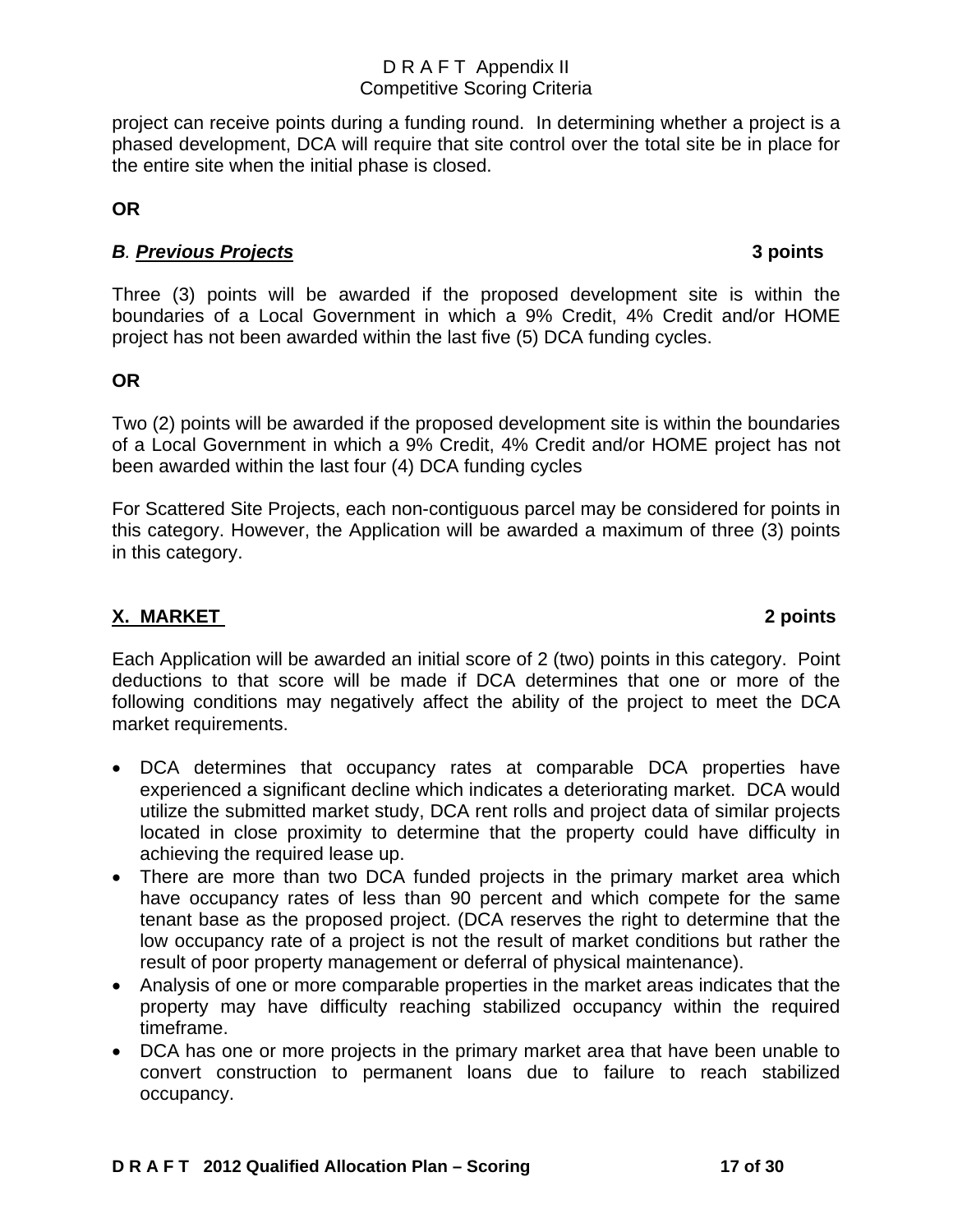- DCA determines that there has been a significant change in economic conditions in the proposed market that was unknown at the time of Application and which could detrimentally affect the long term viability of the proposed project and the proposed tenant population. An example would be the loss of a major employer that would affect the proposed tenant population.
- DCA determines that foreclosures in the proposed market area will detrimentally affect the ability of the proposed project to lease up.
- DCA determines that the proposed rents are at or near market rate rents of comparable properties.
- The proposed market area appears to be overestimated creating the likelihood that the demand for the project is weaker than projected.

# **XI. WAIVER OF QUALIFIED CONTRACT RIGHT / Tenant Ownership Plan Max 1 pt**

## *A. Waiver of Qualified Contract Right* **1 point**

The Code requires that all low-income units in a project receiving Credits remain rentrestricted and income-restricted for the 15-year Compliance Period and for 15 years after the close of the Compliance Period. However, owners have an option to request DCA's assistance in procuring a qualified contract for acquisition of the building(s) after the 14th year of the Compliance Period. If DCA is unable to present such a contract within a one-year period, the owner may terminate the extended use agreement. One (1) point will be awarded to Owners willing to forgo this "cancellation option" for at least five years after the close of the Compliance Period.

**OR** 

## *B. Tenant Ownership* **1 point**

One (1) point will be awarded to Owners that commit to submit a plan for tenant ownership, acceptable to DCA, at the end of the 15-year Compliance Period. Only single family styled units are eligible for these points. In order to qualify for tenant ownership plan points, Applicants must agree to submit a viable homeownership strategy for residents who inhabit the units before the end of the Compliance Period. The strategy must outline the Applicant's exit strategy and calculation of the estimated affordable purchase price for the unit occupied by the tenant and pre-purchase homeownership counseling. All sites must be owned by the Applicant (long-term leases are unacceptable). Applicant must clearly show how the property will be managed during the compliance period and how the tenant's down payment will be managed.

## **Documentation:**

Copy of Strategy meeting requirements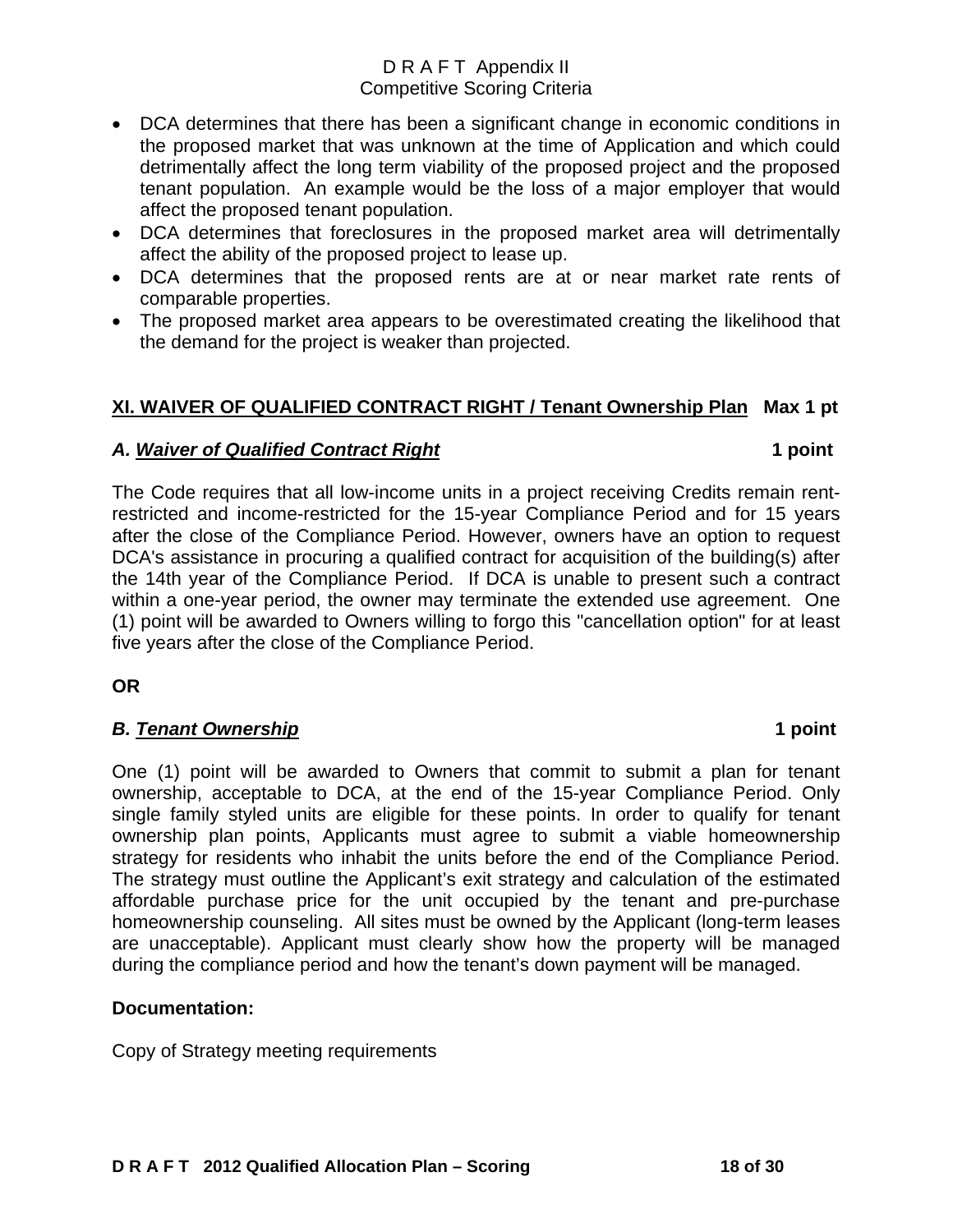#### **XIII. NONPROFIT 3 points**

DCA is required to allocate 10% of its resources to projects that include participation by nonprofit organizations. In order to maximize the success of projects which include nonprofit participation, DCA may, but is not required to, award 3 points to no more than three projects that are eligible for and apply for the nonprofit set aside and which demonstrate the best chance of success based on the following::

- Technical expertise in the tax credit program.
- Successful development and ownership in the tax credit program by Project Team
- Sufficient liquidity or guarantees to increase chances for syndication
- Additional resources included in the project including grants, project based rental assistance or other government funds
- Mission oriented purpose of the proposed project
- Unique project concept

## **Documentation:**

- Description of nonprofit in Application project narrative
- IRS Tax-Exempt Status Determination Letter
- Secretary of State Certification of Nonprofit Status
- General Partnership Joint Venture Agreement if applicable
- Current Legal Opinion regarding nonprofit tax-exempt status
- Documentation of Nonprofit's ownership interest
- Board of Directors information: name, address, phone, occupation, positions
- Development Agreement
- By-Laws or Articles of Incorporation for Nonprofit
- Copy of State CHDO Pre-qualification or Renewal Letter if requesting DCA HOME funds from CHDO set aside
- Evidence of CHDO Predevelopment Loan if requesting DCA HOME funds from CHDO set aside
- Evidence that project is within CHDO service area if requesting DCA HOME funds from CHDO set aside

## **XIV. RURAL 3 points**

Projects involving new construction that are located in a Rural area that have eighty (80) or less total units are eligible for up to three points.

Each Applicant will be limited to claiming three points for one project in which they have a direct interest.

Failure by the Applicant to designate these points to qualified projects, or to incorrectly designate these points, will result in no points being awarded.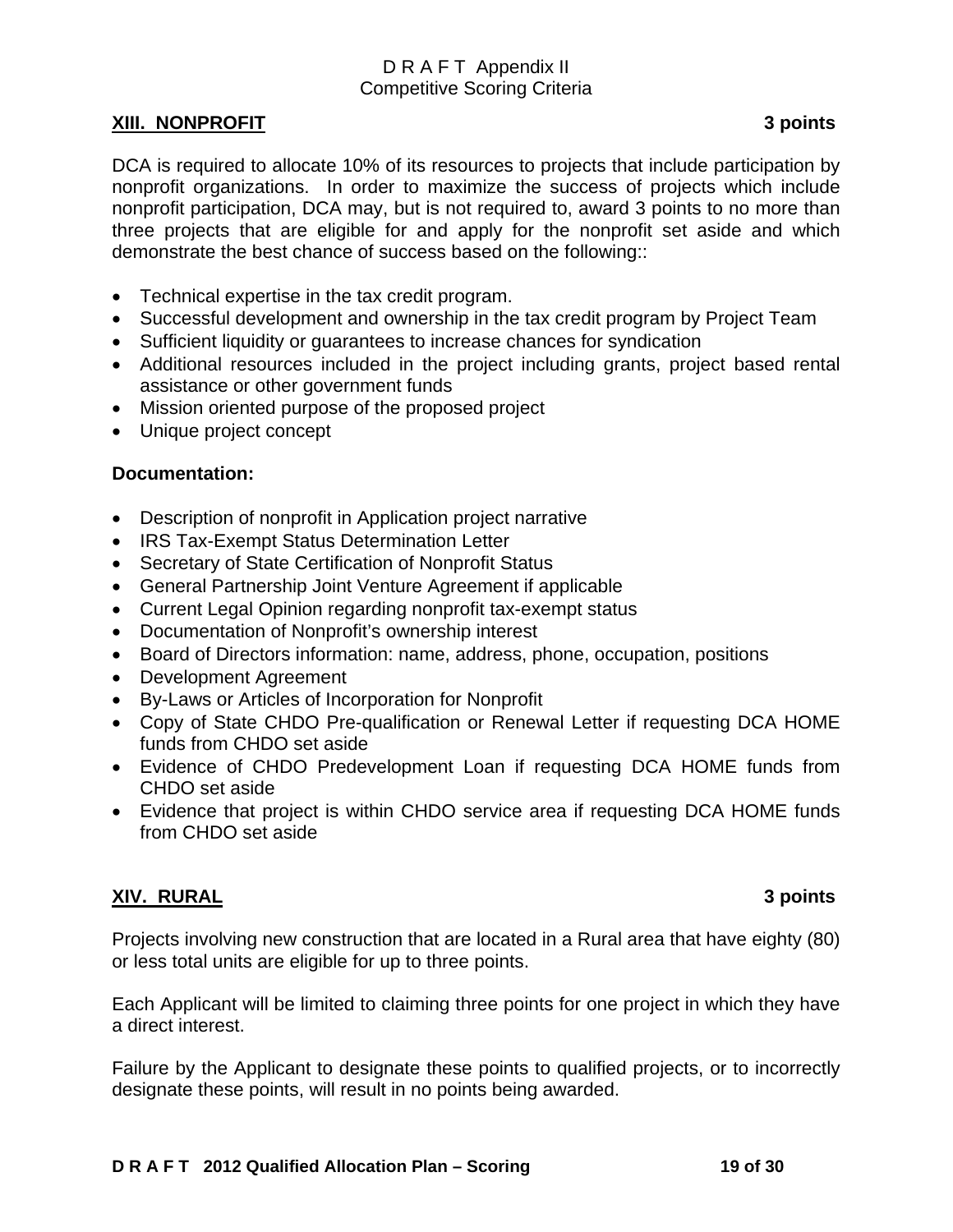## **XV. DCA COMMUNITY INITIATIVES** 1 point 1 point

One (1) point will be awarded for projects that have a letter from a designated DCA Georgia Initiative for Community Housing Community or DCA Community of Opportunity which clearly:

- identifies the project as located within their political jurisdiction,
- is indicative of the community's affordable housing goals,
- identifies that the project meets one of the objectives of the Community,
- is executed by the official representative of the Community.

Each community may issue only one (1) letter for one project in this year's competitive round. If more than one letter is issued, no project in that community shall be awarded points.

#### **Documentation:**

Letter executed by Official Representative

For Scattered Site Projects, the above documentation is required from each local government for each non-contiguous site.

## **XVI. LEVERAGING OF RESOURCES** Maximum 8 points

To be eligible for points under section A or B below, the following criteria must be met:

- 1. Funding or assistance provided above must be binding and unconditional except as set forth in this section.
- 2. Resources must be utilized if the project is selected for funding by DCA.
- 3. Only loans that are for both construction and permanent financing phases will be considered for points in this section.
- 4. Loans must be for a minimum period of ten years and reflect interest rates at or below AFR.
- 5. Commitment or award documentation must meet the terms and conditions as applicable specified in Appendix I, Threshold Criteria, Section I. (I) (Permanent financing, limited partnership equity, deferred developer fee and other financing Commitment).

## A. Grants/Loans

New loans or new grants from the following sources that will provide new capital funding will qualify for points under this category: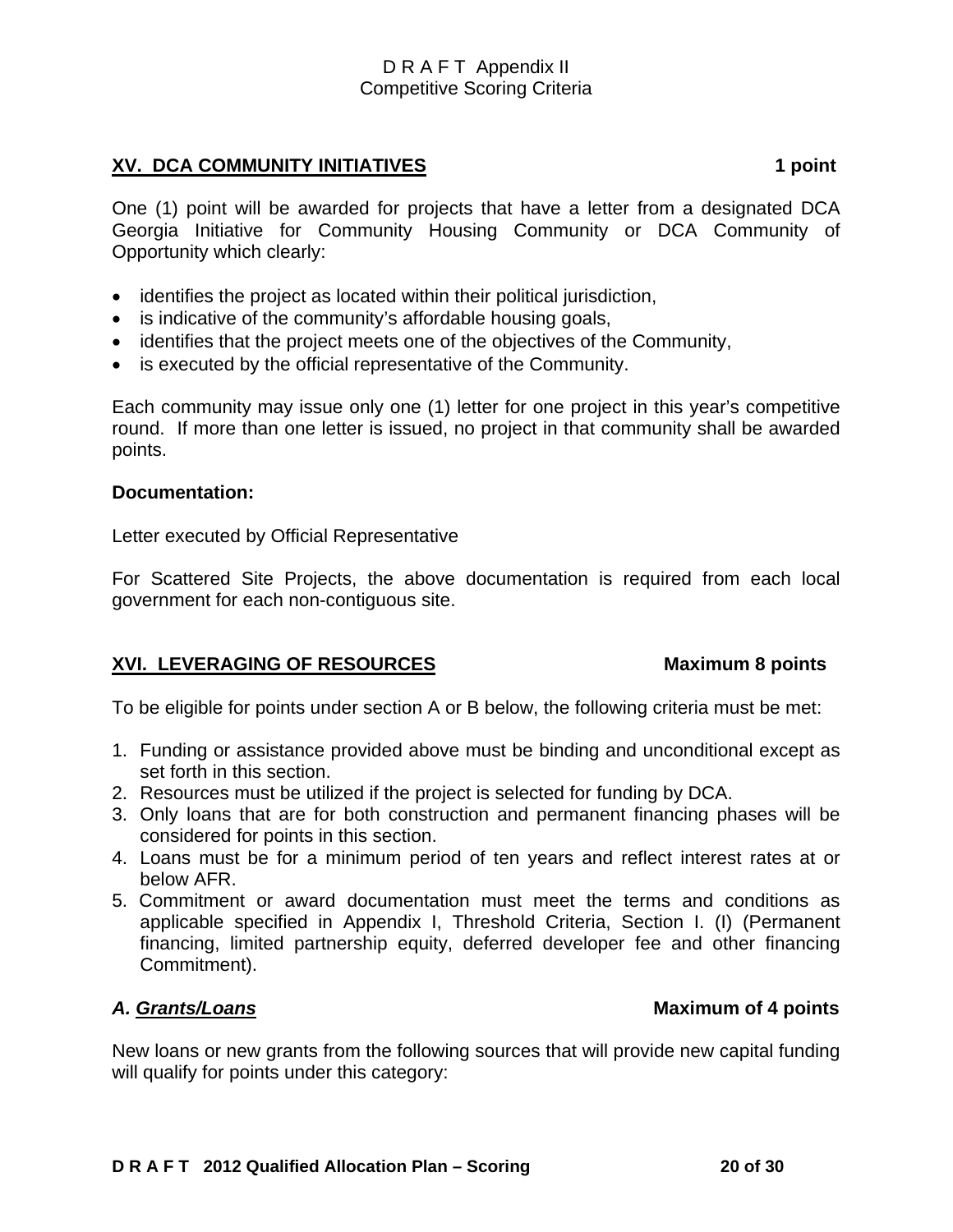- Community Development Block Grant (CDBG) program funds
- Federal Home Loan Bank Affordable Housing Program (AHP)
- HOME funds
- NSP
- Beltline Grant
- Housing Opportunity Bonds
- HUD 202 or 811 program funds
- Other funding sources approved at DCA's sole discretion

New loans and/or new grants will qualify for points according to the following scale:

Loan/grant amount at least 15% of Total Development Cost (TDC) 4 points Loan/grant amount at least 10% but less than 15% of TDC 3 points Loan/grant amount at least 5% but less than 10% of TDC 2 points Loan/grant amount at least 2% but less than 5% of TDC 1 point

## **Documentation:**

Commitment letter for such new loan and/or grant

## **B.** *Local Government/Nonprofit Contribution* **1 point**

• One (1) point will be awarded for projects receiving long-term (no less than 45-year) ground leases from a local public housing authority, local government or a charitable nonprofit organization for nominal consideration and no other land costs

## **Documentation:**

A copy of the ground-lease agreement

• One (1) point will be awarded for projects receiving a 10-year tax abatement.

## **Documentation:**

Approval of abatement through a resolution/ordinance, which includes the schedule showing the abatement for each of the 10 years during the period.

## *D. Off Site Improvement, Amenity and Facility Investment* **2 points**

Two (2) points will be awarded if an unrelated third party (foundation, trust, and/or government) investment of resources is provided that will result in off-site infrastructure improvements adjacent to the project site, and/or the development of parks, green space and shared amenities, recreational facilities and improvements adjacent to the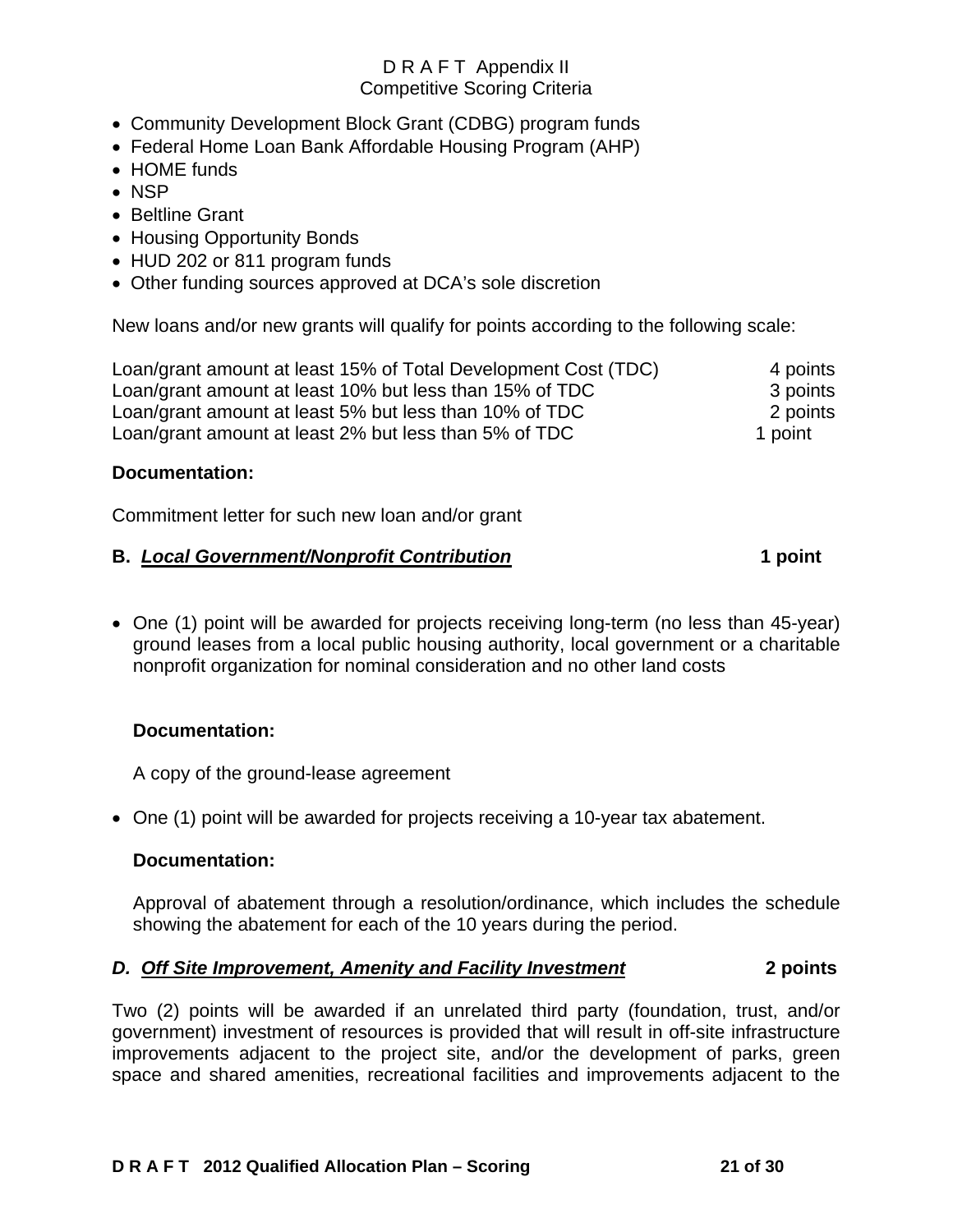proposed project site that will serve the tenant base for the subject project. Points will be awarded according to the following scale:

| Investment amount at least 10% but less than 15% of TDC | 2 points |
|---------------------------------------------------------|----------|
| Investment amount at least 5% but less than 10% of TDC  | 1 points |

The proposed improvements, amenities and/or facilities must be completed prior to the proposed placed in service date for the project. The development cost and source of funding associated with the development of the improvements, amenities and/or facilities must be mutually exclusive of the development cost and sources of funding for the subject property. The cost for the improvement must be paid for in full by the unrelated third party. Examples of third party improvement, amenity, and facility investment of resources include, but are not limited to, the following:

- Construction of off-site or on-site access road which is required for access to the property,
- Development of parks, green space or walking trails on a master plan development site,
- Development of YMCA, youth center, senior center, and/or
- Construction of sidewalks or streetscape adjacent to the property.

\*Third party investments that are community wide in scope, part of the community local action plan or that will be developed regardless of the development of the proposed project will not be eligible for points in this section. Additionally, improvements that were completed prior to application submission are not eligible for points in this section.

## **Documentation:**

- Commitment of funds
- Detailed source of funds,
- Amount of investment,
- Timeline for completion,
- Description and location of improvements on site map, and
- Narrative that includes benefit specific to the tenant base.

## **XVII. SUPERIOR PROJECT CONCEPT AND DESIGN 6 points**

DCA may, but is not required to, elect to give one submitted Application six (6) points if it determines that the project represents a superior project concept that has "community changing" effect on the neighborhood or represents a unique concept or design or will meet an overriding DCA policy objective not generally addressed in tax credit projects. Criteria could include a superior level of sustainability, a project proposed to meet a unique and urgent need in a community, or a project has shown substantial community support and involvement. Financing sources alone are not sufficient to be considered for superior project concept. The award and exact criteria for this point category is at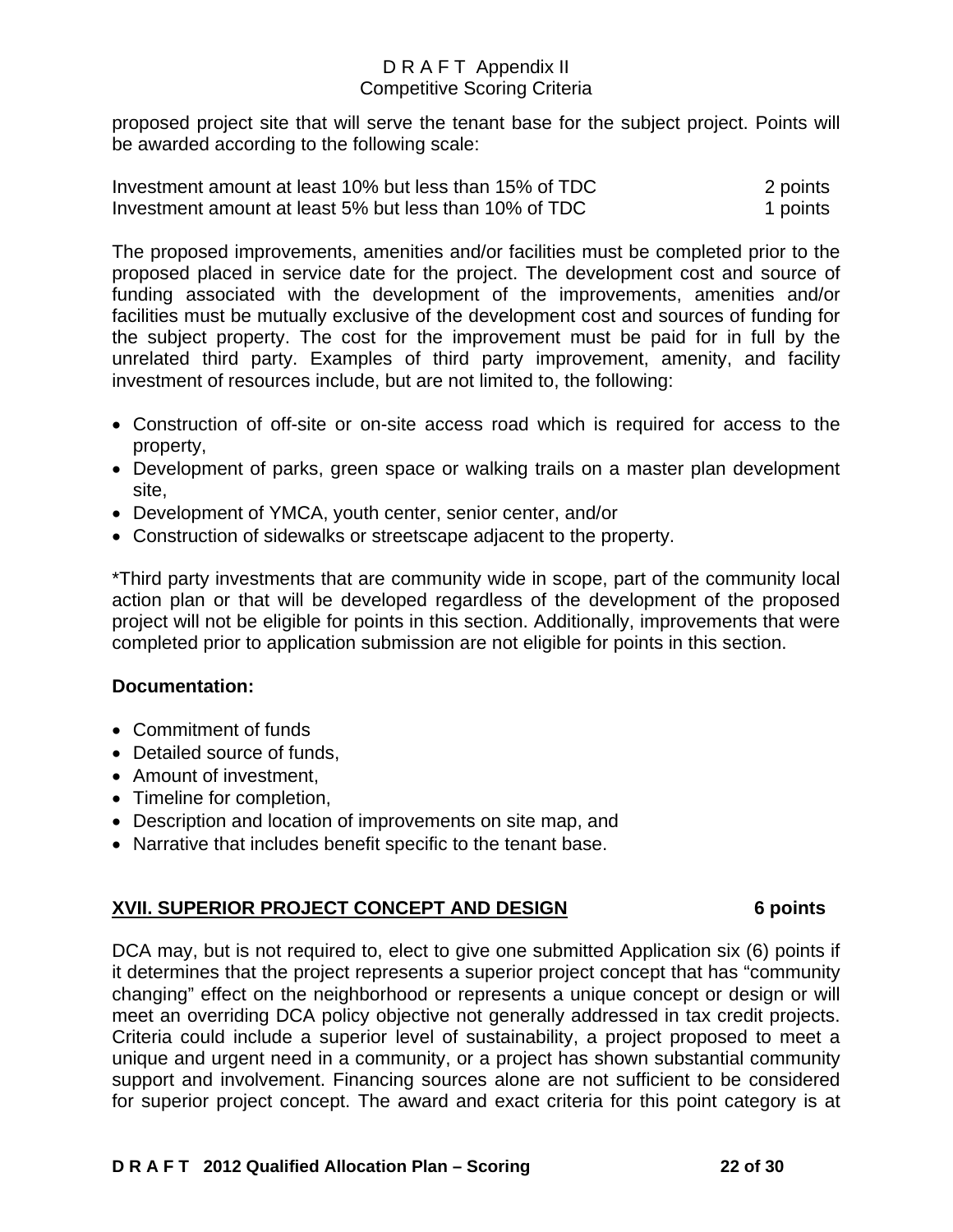DCA's sole discretion**.** Applicants should articulate and demonstrate how the development will fulfill or achieve these goals citing and evidencing as many of the above attributes as possible to be favorably considered for these points. If part of a comprehensive strategy, there should be a commitment of sufficient resources to substantiate that the strategy has a reasonable chance of being implemented. Efforts that show coordination with other state and local funding sources for economic and community development are encouraged in this initiative.

Applicants must submit a narrative, not more than two pages, along with supporting documentation to request these points. The narrative should specifically address how this project meets the criteria of this section and why the concept or design is different than most tax credit projects.

## **XVIII. BONUS POINTS 3 Points**

.

## *A. Integrated Supportive Housing* **3 Points**

Three (3) points will be awarded to an application that agrees to accept rental assistance from a state (e.g. Georgia Rental Assistance Program), federal (e.g. HUD Section 811 project-based rental assistance) or other approved entity for up to 5% of the units for the purpose of providing integrated housing opportunities to individuals with mental illness, as defined in the Settlement Agreement between the State of Georgia and the Department of Justice (#1:10-CV-249-CAP).

Applicants that agree to this provision are not required to provide project based rental assistance, reduce rents or provide onsite supportive services or a service coordinator. They will also not be required to displace existing residents. No participant will be required to violate the terms of any statute, program requirement, regulation which is in place at any of their developments.

## XIX. COMPLIANCE / PERFORMANCE 10 points **10 points**

Each project team for a proposed project will receive a compliance history score under this section for inclusion in their DCA Final Score. For purposes of this section, project team will be defined as the General Partner entity, the Development entity and each principal of these entities. Point deductions will be made for project teams and their members that were principals in non performing projects. Project Team members that seem to be qualified based on previous tax credit experience may be required to consider poor compliance performance as a condition of participation.

Managers must also submit the required documentation (see below). Property Managers will receive a Pass/Fail notification and will not receive a numeric score.

## *A. Overview of Scoring*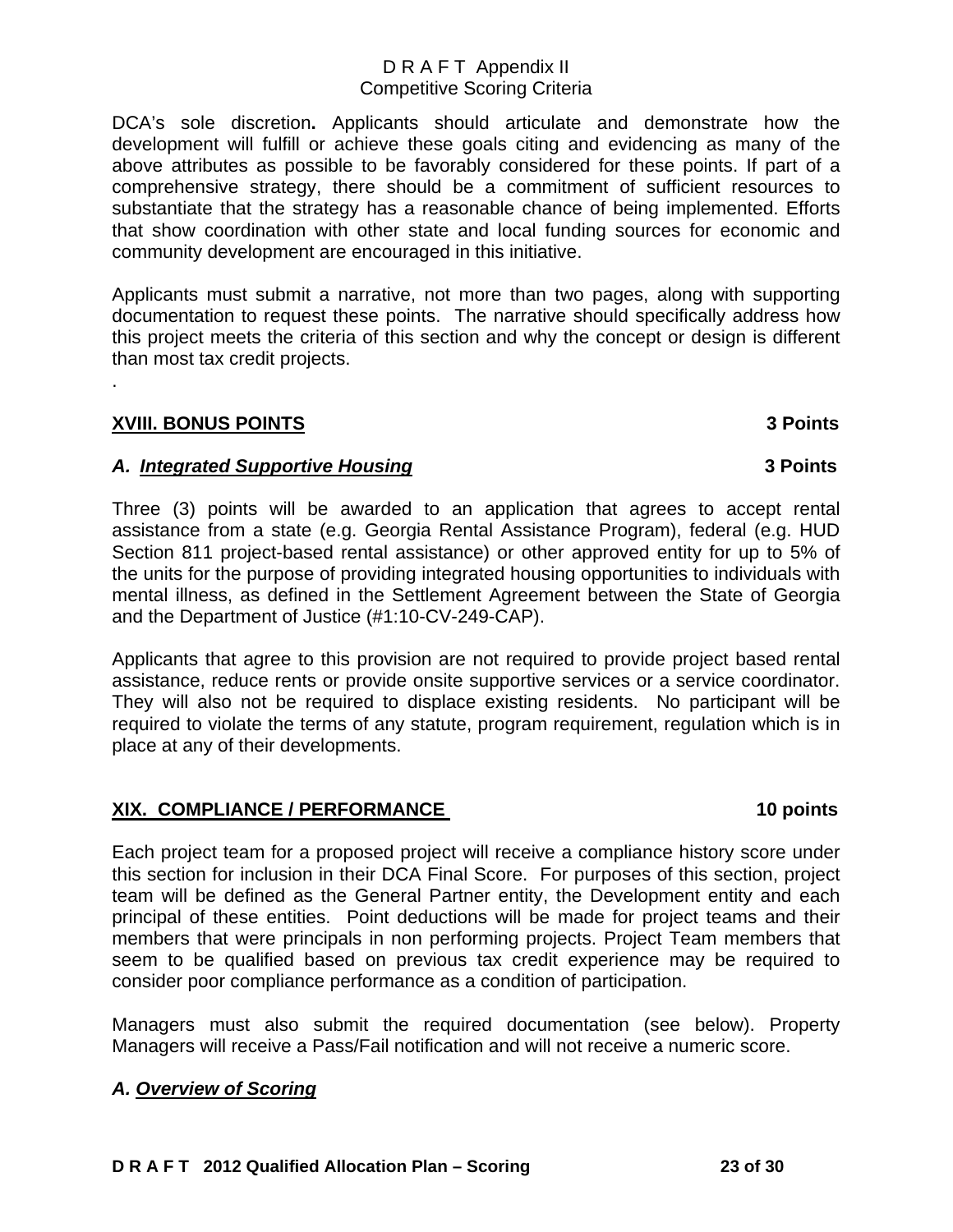- Each proposed project will start with compliance history score of ten (10) Compliance Points. Deductions shall be made from that base Compliance Score for each instance of non compliance which exists for any of the defined project team.
- Non compliance shall be deemed to be noncompliance which is reportable on Form 8823 and which was not cured within the 90 day cure period or within any 6 month state approved extension.

## **Funding Programs**

The following funding programs will be reviewed for purposes of calculating the score in this section:

- Low Income Housing Tax Credits (LIHTC)
- HOME
- FDIC/Affordable Housing Disposition Program
- Housing Trust Fund
- Department of Agriculture reviews of LIHTC properties

Only projects that have these sources of funding should be included on the Compliance History Summary.

#### *1. Required Documentation*

All Owner/Developer entities as well as principals of each entity and proposed Property Management Companies must submit a DCA Compliance History Form for each project.

All Owners/Developer entities as well as principals must also submit a DCA Compliance Certification from each state financing agency from which the Owner/Developer entity or principals have received Low Income Housing Tax Credits or HOME funding.

## *2. Relevant Time Period*

All funding program reviews/audits from 2007, 2008, 2009, 2010, 2011 through May 1, 2012 will be considered for point deductions in the following areas:

- Program Administrative Non-compliance
- HOME Program Administrative Non-compliance
- DCA Program Administrative Non-compliance
- LIHTC Non-compliance issues that were reported on IRS Form 8823 as uncured
- Major Property Condition Violations
- Pattern of minor property condition violations
- Failure of Project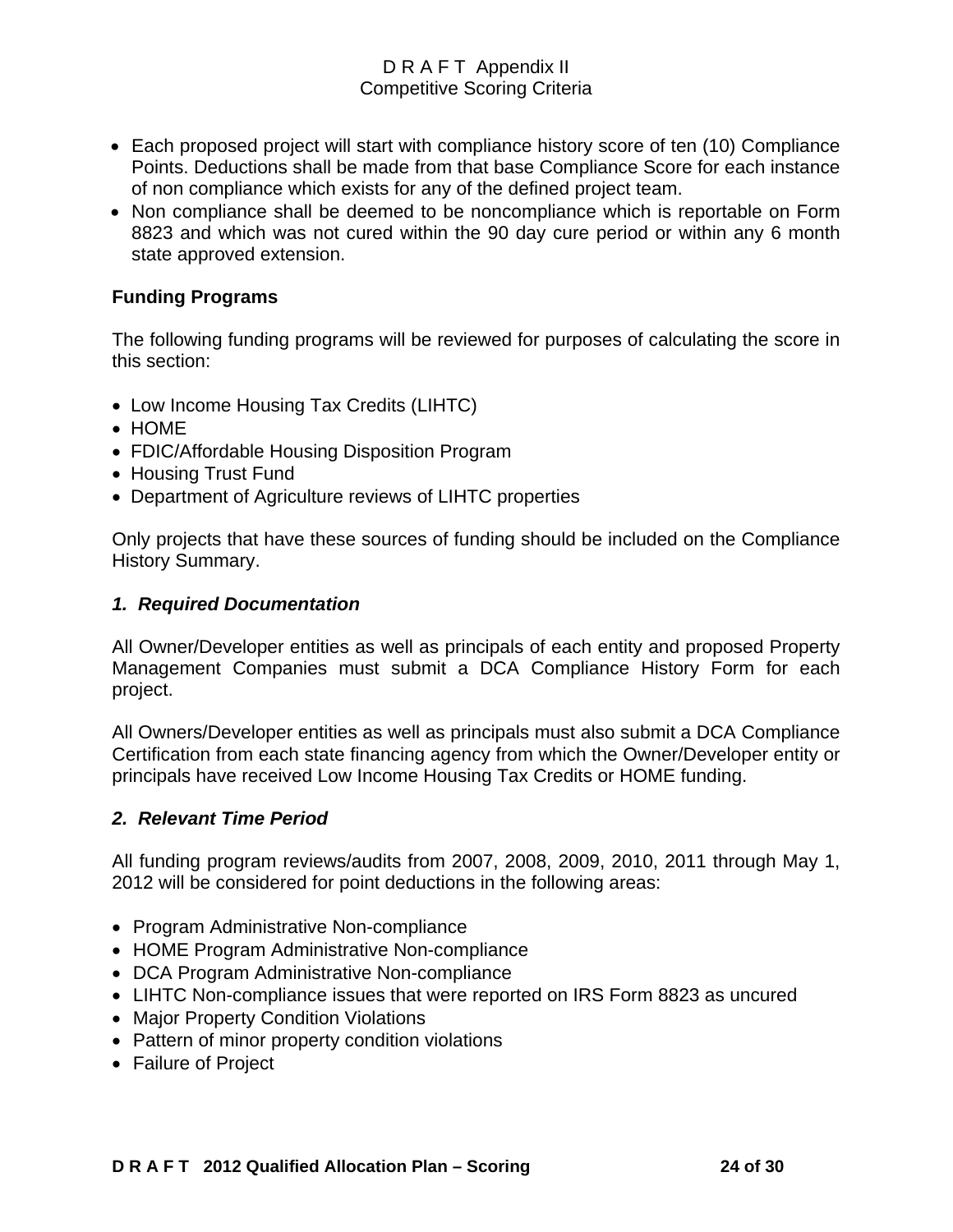In addition, all instances of major project failure/General Partner failures that occurred on or after January 1, 2002 will be considered for point deductions.

## *3. Calculation of Point Deductions*

## **a. Point Deductions for Significant Program Administrative Non-compliance**

**Low Income Housing Tax Credits/HOME**: One (1) point will be deducted for each project that is determined to be significantly non compliant with HOME or Tax Credit Program administrative requirements.

For purposes of this section, non-compliance will include:

- Household Income Above Income Limit upon Initial Occupancy
- Owner failed to Provide Annual Certifications or Provided Incomplete or Inaccurate Certification,
- Project failed to meet Minimum set aside,
- Gross rents exceed Tax Credit Limits,
- Project not available to the General Public
- Failure to maintain high and low HOME rents,
- Failure to adjust Over Income HOME tenant's rent at recertification
- Failure to Comply with Federal Relocation Requirements,
- Failure to Comply with Davis Bacon
- Failure to Comply with Section 3
- Failure to complete certification for Sustainable Buildings or Communities prior to issuance of 8609s from a previous round

## **b. DCA Program Administrative Non-Compliance**:

One (1) point will be deducted for each instance of significant DCA Program Administration non-Compliance. For purposes of this section, non compliance will include:

- Failure to submit completed cost certification for a tax credit project within 6 months of the required due date. (All cost certifications for Bond Projects in which the bonds closed in 2008 or earlier are now more than six months overdue.)
- Failure to pay DCA Compliance monitoring fees for a project. Fees paid by April 1, 2012 will not be considered non compliance.
- Failure to respond to DCA requests for Monitoring Reviews.
- Failure to convert a DCA HOME loan within 12 months of the required conversion date.
- Repeated failure to comply with administrative requirements such as notifying DCA in writing at least 30 days prior to any change of ownership or management
- Failure to provide or maintain DCA required amenities,
- Failure to provide or maintain DCA required support services, and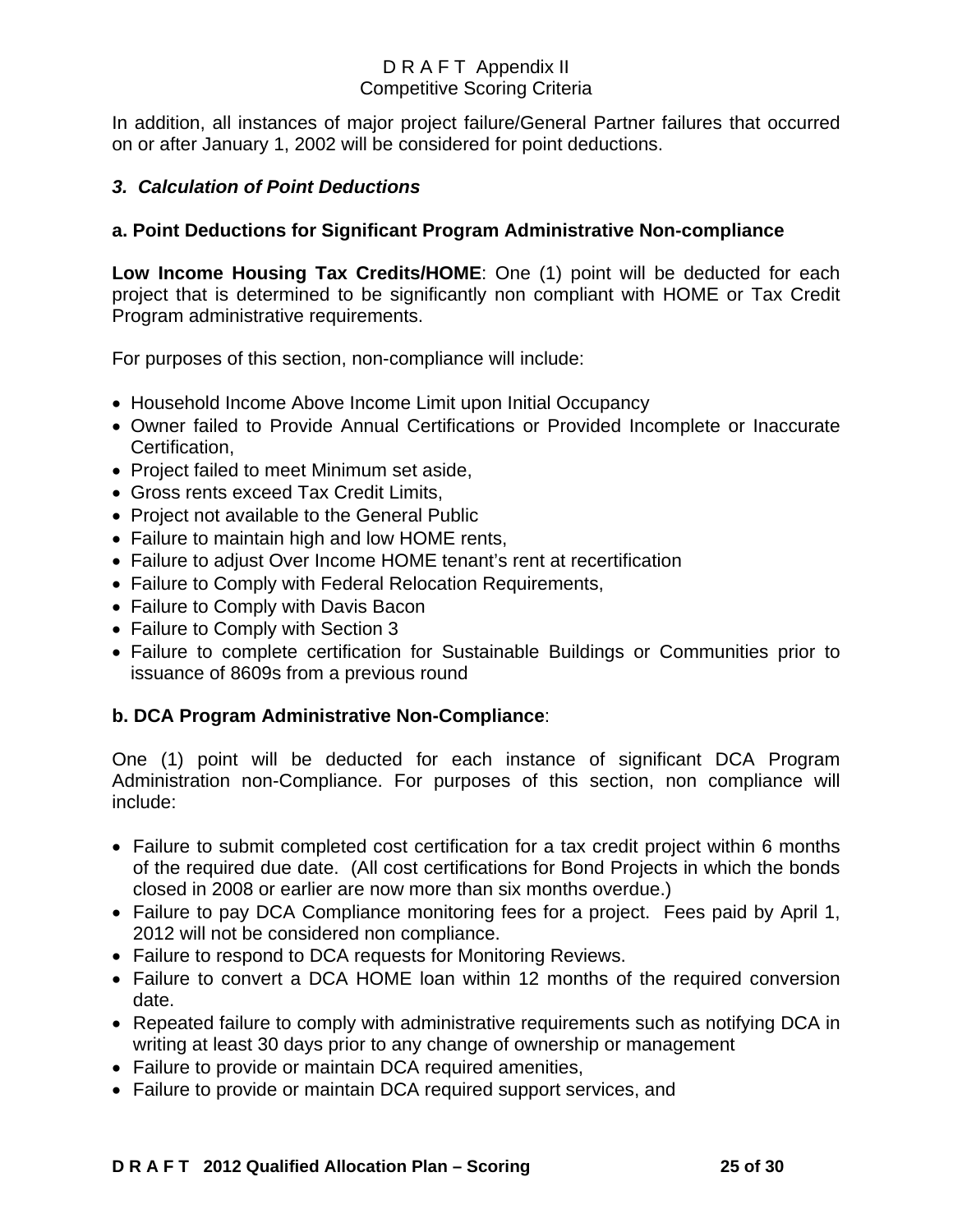- Failure to comply with representations made in application.
- Applications which have an owner or developer that has a property or properties determined to be out of compliance with DCA web-based MITAS Property Management system requirements beginning January 1, 2012 going forward will receive a one (1) point deduction for each noncompliant property.
- Applications which have an Owner or Developer that has a property or properties that has not complied with the required submission of tax credit or HOME Annual Owner Certification by March 15, 2012 will receive a one (1) point deduction for each noncompliant property.

## **c. Failure to Maintain Property in accordance with tax credit, HOME, FDIC or DCA requirements.**

Up to two (2) Points will be deducted for each instance of a failure to maintain property. Projects which have the following uncured conditions at any property as of April 1, 2012 shall have points deducted:

| • Level 1 and 2 Violations of UPCS as set forth in 8823 Guide | 1 point  |
|---------------------------------------------------------------|----------|
| • Level 3 and 4 Violations of UPCS as set forth in 8823 Guide | 2 points |
| • Health and Safety Issues                                    | 2 points |
| • Other code Issues                                           | 1 point  |
|                                                               |          |

#### **d. Significant Physical Issues 5 points**

Projects which are identified as having significant physical issues shall receive a point deduction of 5 points. Significant physical issues shall include but not limited to the following:

- 2% of units are "down" at a property. (Properties that have experienced a fire may petition for a waiver of this point deduction if the units have been down less than thirty days).
- Loss of utilities due to the nonpayment of utility bills more than once in a year
- Mold issues or water infiltration into units
- Failure of any major system such as heating or air conditioning
- Pattern of health and safety issues

## **e. Major Project / General Partner Failure**

Five (5) points will be deducted for each instance of Major Project/General Partner Failure. Examples of Major Project/General Partner failure includes, but is not limited to the following:

- Foreclosure of a project loan, including but not limited to a HOME loan, or State Housing Trust Fund Loan
- Foreclosure or default on bonds at a property that has DCA Tax Credit or HOME funding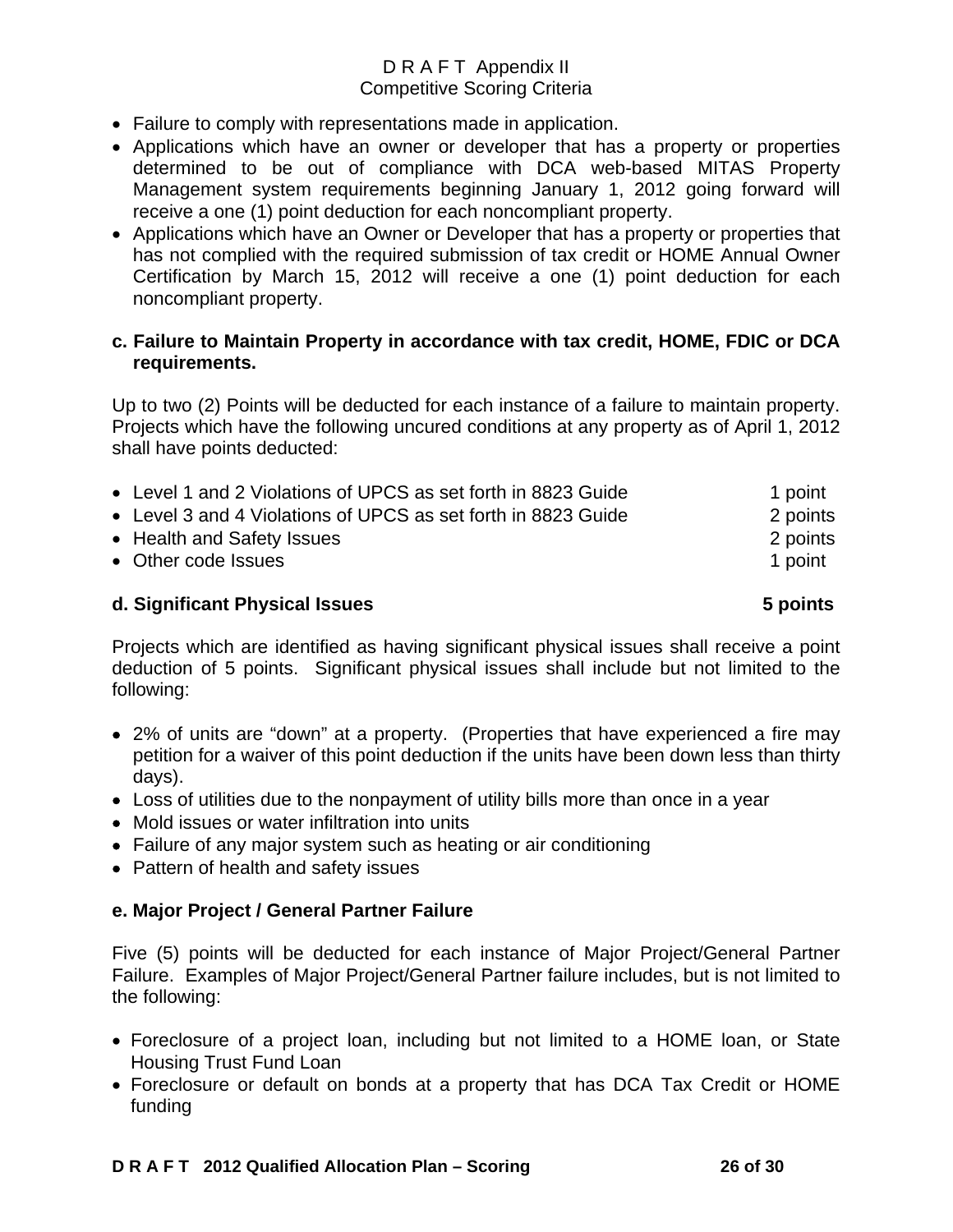- Failure to meet placed in service date which results in the recapture of credits
- Project Bankruptcy
- Failure to file a LURC for a Tax Credit Project within time prescribed by Section 42(h)(6)(j)
- Project is no longer in Compliance nor participating in Program
- Submission of fraudulent documents to DCA
- Debarred or suspended from participation in similar Federal or State programs in last six years
- Fair Housing Act violations
- General Partners/Developers, principals, or managing members who from January 1, 2002 through April 1, 2012 have been removed, debarred, or asked to voluntarily withdraw from a LIHTC partnership.
- Project closing.

DCA may waive this deduction if it determines (prior to Application submittal) that the withdrawal or removal was for reasons beyond the control of the General Partner/Developer.

Applicants that have demonstrated a documented good-faith effort to avoid project failure may petition DCA for a waiver to these point deductions. Applicants that have one or more instances of major project failure may be deemed ineligible to participate pursuant to DCA Threshold requirement. DCA will, at its sole and absolute discretion, determine if the participant or entity is eligible to participate.

## **4.** *Calculation of Point Additions*

The following points may be added to the Owner/General Partner Compliance Score if the score after deductions is less than ten (10) points:

One (1) point will be added if the General Partner can demonstrate that he has successfully owned, managed and operated five (5) Georgia Tax Credit Properties within the required time period and that none of the projects received any point deductions as set forth in the above section.

## **OR**

Two (2) points will be added if the General Partner can demonstrate that he has successfully owned, managed and operated eight (8) Georgia Tax Credit Properties within the required time period and that none of the projects received any point deductions as set forth in the above section.

## **OR**

Three (3) points will be added if the General Partner can demonstrate that he has successfully owned, managed and operated ten (10) Georgia Tax Credit Properties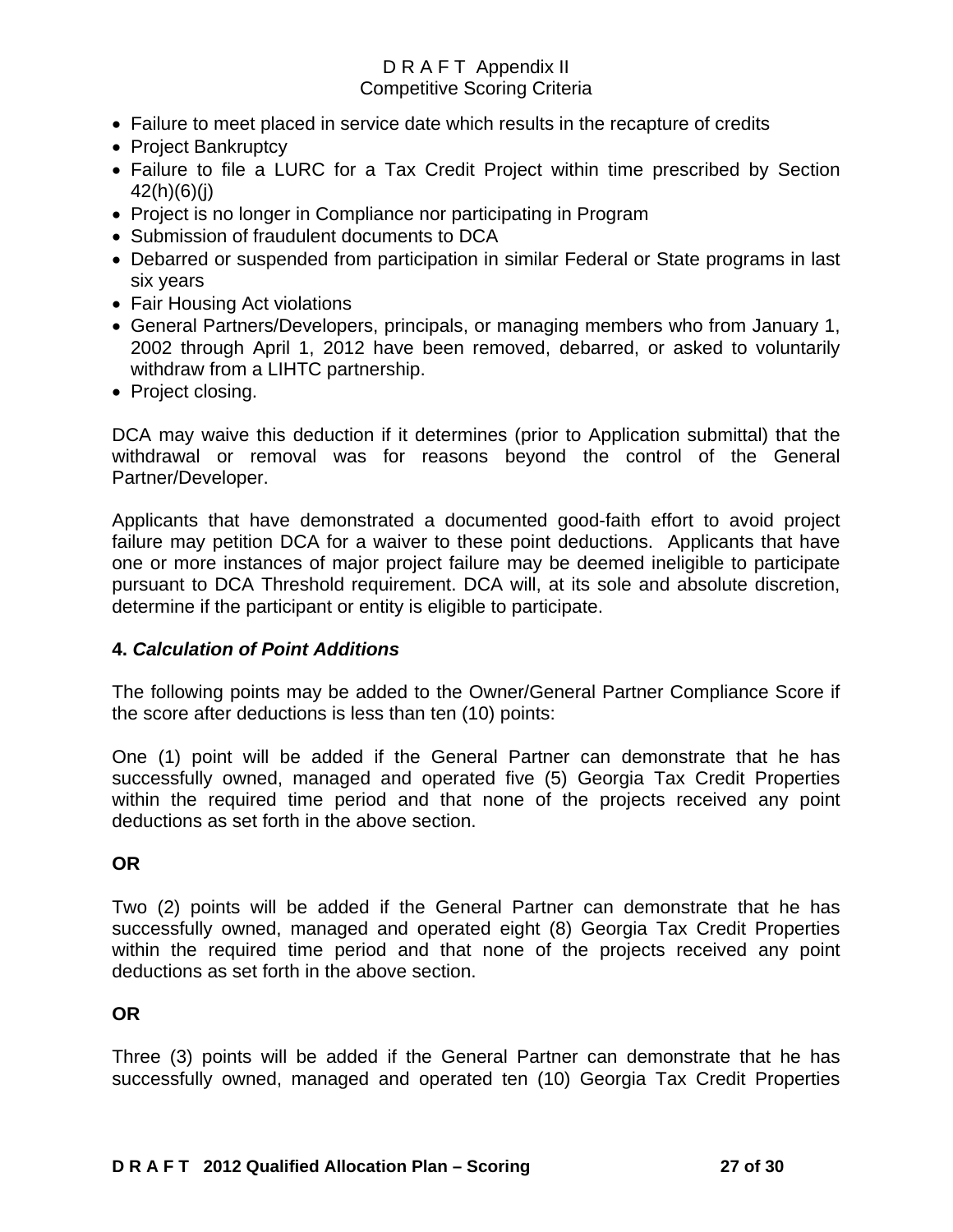within the required time period and that none of the projects received any point deductions as set forth in the above section.

## *B. Exceptions*

- 1. In the event DCA determines that a Project qualifies for a point deduction for an instance of non-compliance in which the cure was not completed by the DCA cure date, for the 2012 round only, the point will not be deducted if the cure is completed prior to Application Submission. The Applicant must submit sufficient evidence and documentation of the cure in the Application.
- 2. In the event DCA determines that a Project qualifies for a point deduction for Program Administrative Non compliance that cannot be cured such as the placement of a over income tenant in a unit and DCA determines that the noncompliance does not constitute a pattern of non-compliance, the Applicant may submit an explanation to DCA within 14 days of notification outlining the corrective action that has been taken by Management to ensure that the non- compliance will not occur again. DCA, at its discretion, may waive the Point deduction.
- 3. In the event DCA determines that a Project qualifies for a point deduction for Physical issues at the project site, the Applicant may submit evidence that corrective action has commenced, the timeline for completion and that sufficient funds have been set aside to pay for the correction within 14 days of notification. DCA, at its discretion, may waive the point deduction.
- 4. Waivers made for exceptions may be withdrawn if the Applicant does not take the proposed corrective action with the approved timeframe.
- 5. Participants who have significant successful tax credit experience outside of Georgia can submit a request that DCA consider that successful experience for point additions. The determination as to what experience will be considered is within the discretion of DCA.

## **XX. PRESERVATION PRIORITY POINTS**

To be eligible for points under this category, the project must apply for and be eligible for the Preservation Set aside. To determine selections under the Preservation/Rehabilitation Set aside, DCA will assign each Preservation application with a Final Aggregate Score based on the Total Score earned under the regular scoring criteria above plus any Preservation Priority Points earned under the criteria below. Regardless of an application's Final Aggregate Score or Total Score without Preservation points, no preservation application will receive a 9% tax credit award if not selected for funding under the Preservation Set aside.

## *A. DCA HOME Properties* **5 points**

Five (5) points will be awarded to an application proposing to pay the full balance of a DCA HOME loan where the minimum statutory period of affordability has expired. An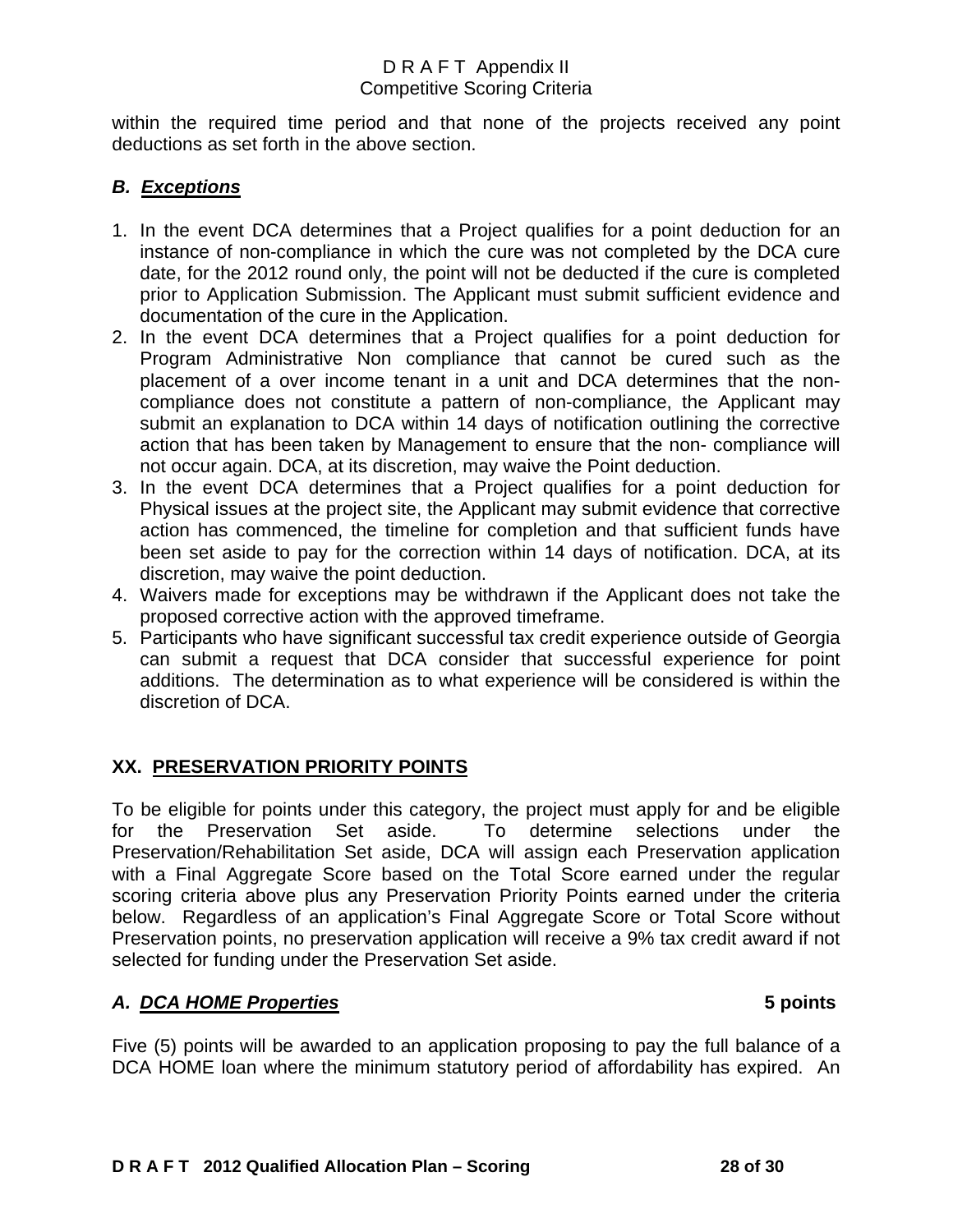application receiving points in this category is not eligible to claim Expiring Tax Credit Properties points.

## *B. Expiring Tax Credit Properties* **4 points**

Four (4) points will be awarded to an application that proposes to rehabilitate an existing tax credit property with a compliance period that began at least 18 years from the application deadline.

Three (3) points will be awarded to an application that proposes to rehabilitate an existing tax credit property with a compliance period that began between 14 and 17 years from the application deadline.

Only properties that originally received an award of 9% credits and continue to be subject to extended use restrictions are eligible for points. An application proposing to rehabilitate a tax credit property which has previously undergone a rehabilitation funded by tax credits is not eligible to claim these points unless the property also qualifies for Historic Designation points (see below).

# **C.** *HUD Properties* **3 points**

Three (3) points will be awarded to an Application that proposes to preserve an affordable housing property receiving project-based rental subsidies that is within two years of any permitted prepayment or subsidy contract expiration with a likely conversion to market rate housing or equivalent loss of low income use restrictions. The property must also have been designated by HUD as a High priority project. HUD may designate no more than two (2) projects as High Priority. HUD may require that applicants seeking this priority designation for a project submit documentation no later than 60 days prior to Application Submission.

Documentation from HUD specifying the projects High Priority designation must be submitted with the Application

# **D. Significant Community Value 3 points 3 points**

DCA, at its sole discretion, may elect to award three (3) points to two applications that seek to rehabilitate an existing affordable property of significant community value. The property must be in danger of losing its affordability, located in a high-need neighborhood, and clearly exhibit intrinsic value as an asset to its community and to the state's affordable housing stock.

# **E.** *Historic Designation* **2 points**

**1. Two (2) points** will be awarded if the property is a certified historic structure with an approved Part 1-Evaluation of Significance AND has submitted a Part 2- Description of Rehabilitation (and/or the Georgia equivalent, Part A-Preliminary Certification) and